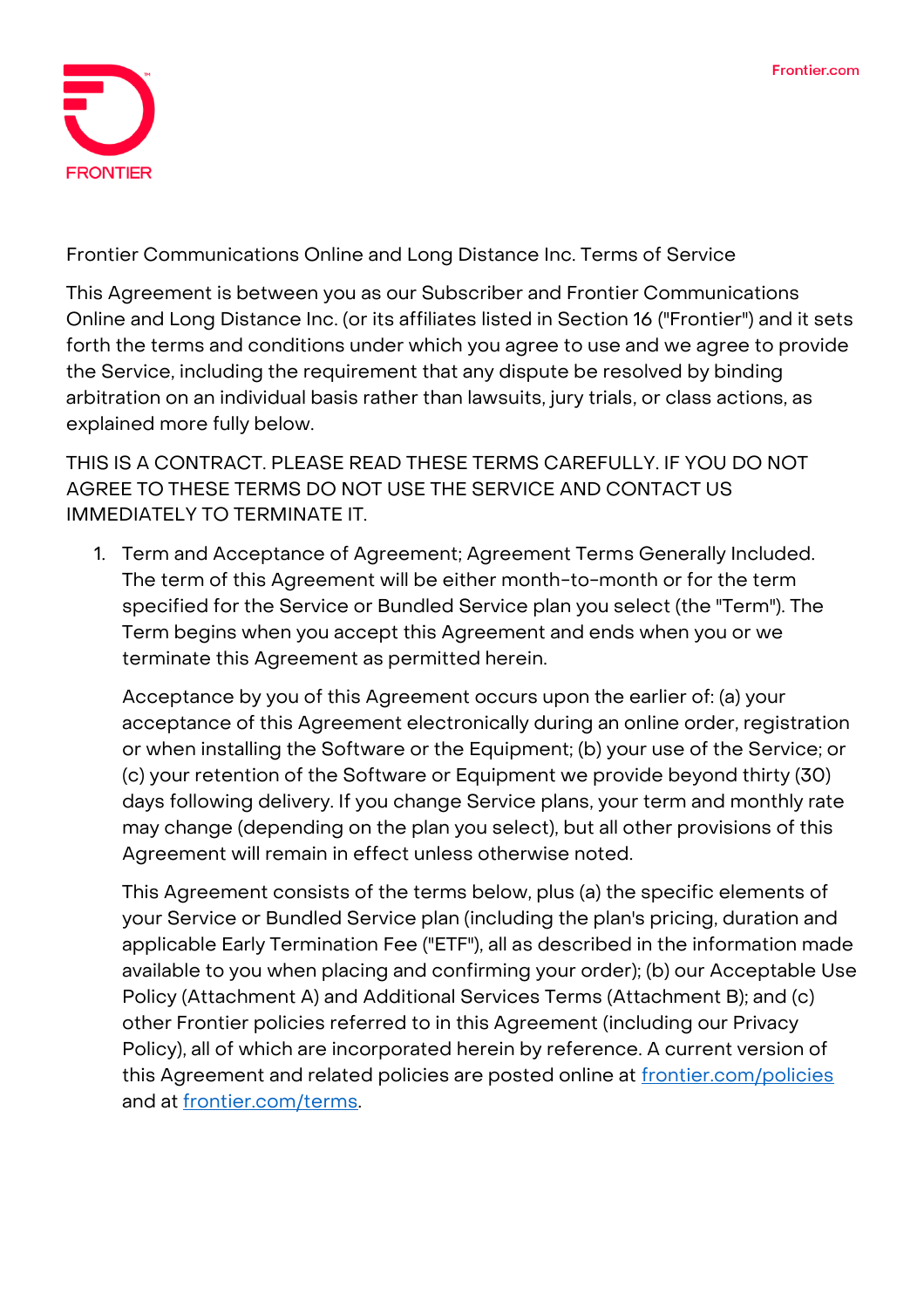

## **2. DEFINITIONS AND CHANGES TO SERVICE.**

- a) "Broadband Services" means Fiber Internet or DSL-based Internet services (whichever applies) from Frontier. Frontier's DSL-based Internet service is also known as "High Speed Internet" ("HSI").
- b) "Bundled Service(s)" means a combination or "bundle" of a Broadband Service with one or more other eligible Frontier services, including but not limited to Frontier TV from Frontier, Frontier Freedom Value or Frontier Freedom Essentials, Digital Voice or
- c) "Content" means content provided by Frontier or its third party licensors or suppliers and accessible on the Service, including without limitation images, photographs, animations, video, audio, music, and text in any format.
- d) "Equipment" means the modem, router and/or other equipment provided by Frontier for use with the Service.
- e) "Service" means all Frontier dial-up, Broadband Service and access services (where applicable), Software, Equipment, Content, Additional Services as defined in Attachment B, technical support, email, domain name server ("DNS") and related services, Frontier Web Sites and other products and services provided by Frontier under the pricing plan applicable to your Service. The Service does not include voice telephony services.
- f) "Frontier Web Site(s)" mean the sites located at [https://frontier.com,](https://frontier.com/) which are comprised of various web pages, tools, information, software, content, and features operated by Frontier.
- **3. REVISIONS TO THIS AGREEMENT.**

From time to time we will make revisions to this Agreement and the policies relating to the Service. We will provide notice of such revisions by posting revisions to the Website Announcements page, or sending an email to your primary Frontier.com email address, or both. You agree to visit the Announcements page periodically to review any such revisions. We will provide you with at least thirty (30) days notice prior to the effective date of any increases to the monthly price of your Service or Bundled Service plan (excluding other charges as detailed in Sections 8.1(a)-(d)); revisions to any other terms and conditions shall be effective on the date noted in the posting and/or email we send you. By continuing to use the Service after revisions are effective, you accept and agree to abide by them.

**4. AUTHORIZED USER, ACCOUNT USE, AND RESPONSIBILITIES.**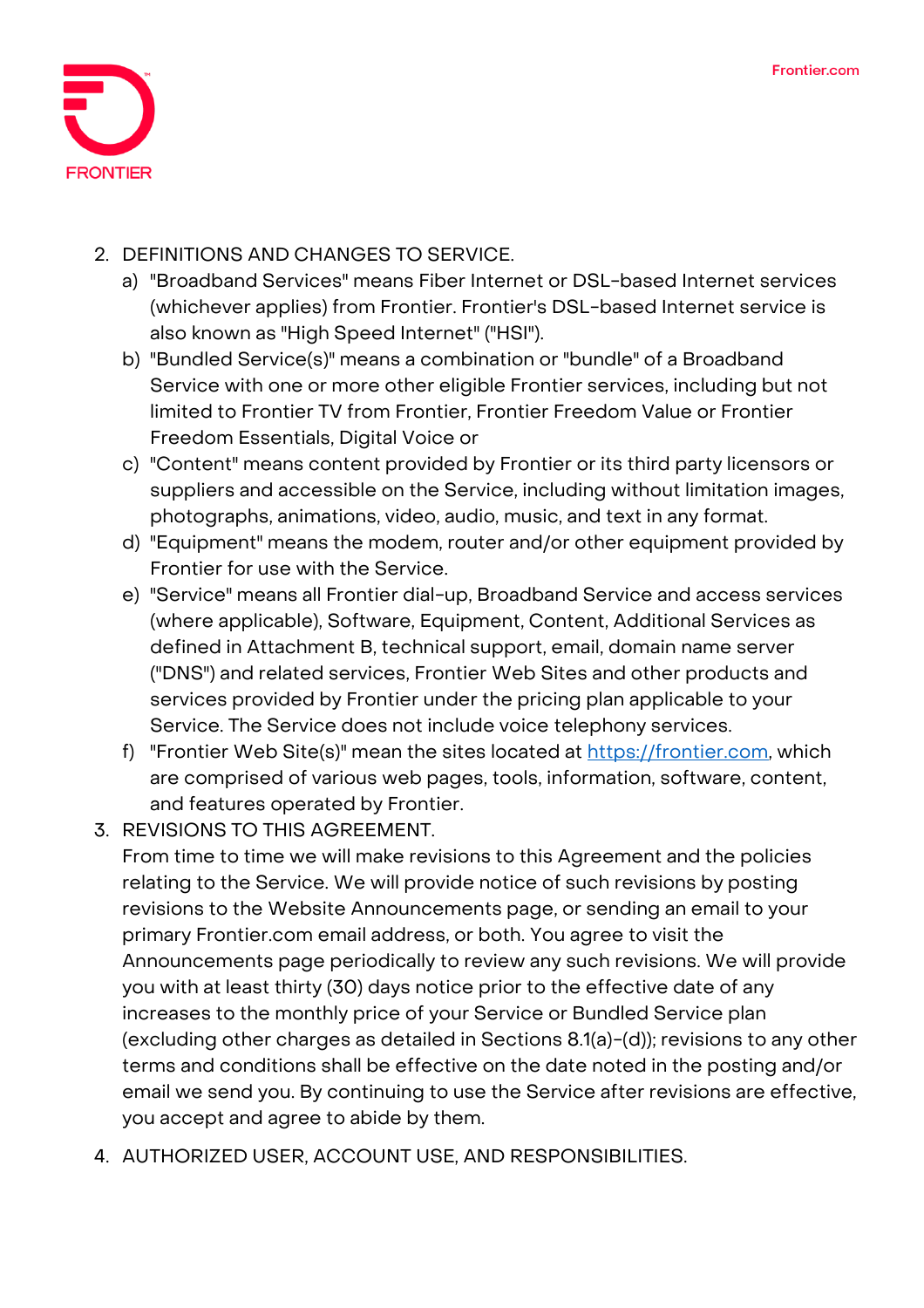

- a) You acknowledge that you are eighteen (18) years of age or older and that you have the legal authority to enter into this Agreement. You agree promptly to notify Frontier whenever your personal or billing information changes.
- b) You are responsible for all use of your Service and account, whether by you or someone using your account with or without your permission, including all secondary or sub-accounts associated with your primary account, and to pay for all activity associated with your account. You agree to comply with all applicable laws, regulations and rules regarding your use of the Service and to only use the Service within the United States (unless otherwise permitted by this Agreement).
- c) Restrictions on Use. The Service is a consumer grade service and is not designed for or intended to be used for any commercial purpose. You may not resell the Service, use it for high volume purposes, or engage in similar activities that constitute such use (commercial or non-commercial). If you subscribe to a Broadband Service, you may connect multiple computers/devices within a single home to your modem and/or router to access the Service, but only through a single Frontier-issued IP address. You also may not exceed the bandwidth usage limitations that Frontier may establish from time to time for the Service, or use the Service to host any type of server. Violation of this section may result in bandwidth restrictions on your Service or suspension or termination of your Service.
- d) Dial-Up Accounts. If you subscribe to Dial-up Service, your Service may be subject to log-off automatically and without notice if your account is idle for fifteen minutes. An account session may be deemed to be idle if there appears to be no interactive, human generated data received from your computer system within a prescribed amount of time. Use of automatic redialer, script or other programs for the purpose of avoiding inactivity disconnects is a violation of this Agreement. You may only use your account for one log-on session per connection type at a time and you may not use more than one IP address for each log-on session.
- e) Broadband Accounts. Additional User IDs provided for Broadband customers' email boxes may not be used as dial-up connections.
- **5. PRIVACY POLICY; LEGAL COMPLIANCE.** Frontier reserves the right to provide account and user information, including email, to third parties as required or permitted by law (such as in response to a subpoena or court order), and to cooperate with law enforcement authorities in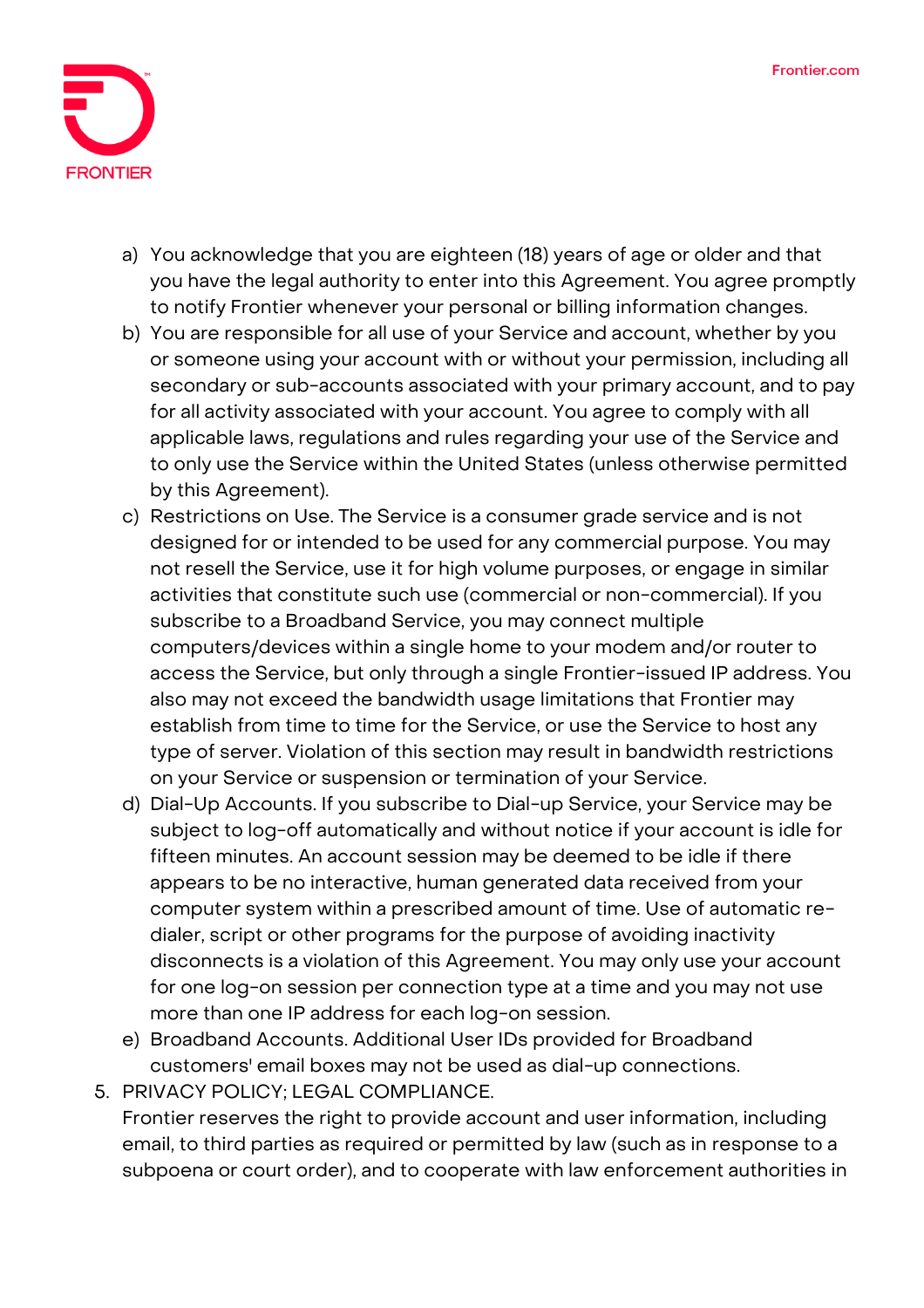

the investigation of any criminal or civil matter. Such cooperation may include, but is not limited to, monitoring of the Frontier network consistent with applicable law. In addition, Frontier is required by law to report any facts or circumstances reported to us or that we discover from which it appears there may be a violation of the child pornography laws. We reserve the right to report any such information, including the identity of users, account information, images and other facts to law enforcement personnel.

## **6. AVAILABILITY OF AND CHANGES TO SERVICE.**

- a) Service and Bandwidth Availability and Speed. The Service you select may not be available in all areas or at the rates, speeds, or bandwidth generally marketed, and some locations may not qualify for the Service even if initial testing showed that your line was qualified. We will provision qualified HSI lines at the maximum line rate available to your location based on our standard line qualification procedures, unless you have selected a level of service with a lower maximum line rate. Bandwidth is provided on a per-line (not a per-device) basis. The bandwidth available to each device connected to the network will vary depending upon the number, type and configuration of devices using the Service and the type of use (e.g., streaming media), among other factors. The speed of the Service will vary based on network or Internet congestion, your computer configuration, the condition of your telephone line and the wiring inside your location, among other factors. We and our suppliers reserve the right, at any time, with or without prior notice to you, to restrict or suspend the Service to perform maintenance activities and to maintain session control.
- b) Changes to your local voice telephony service. If you change your local telephone company or discontinue your local telephone service, we may in our discretion either terminate your Service or continue to provide Broadband Service without local Frontier voice service at the then-current rates, terms and conditions applicable to your new Service plan and you agree to pay any new or higher monthly fee that may apply to your new Service plan. If we elect to terminate your Service under this Section 6.2, then we reserve the right to charge any early termination fees and to apply the Equipment return terms under Section 9.
- c) Conversion from DSL Service to Fiber Internet Internet Service. When Frontier is able to provision Service utilizing fiber optic technologies, we may in our discretion terminate your DSL Service and cease offering DSL Service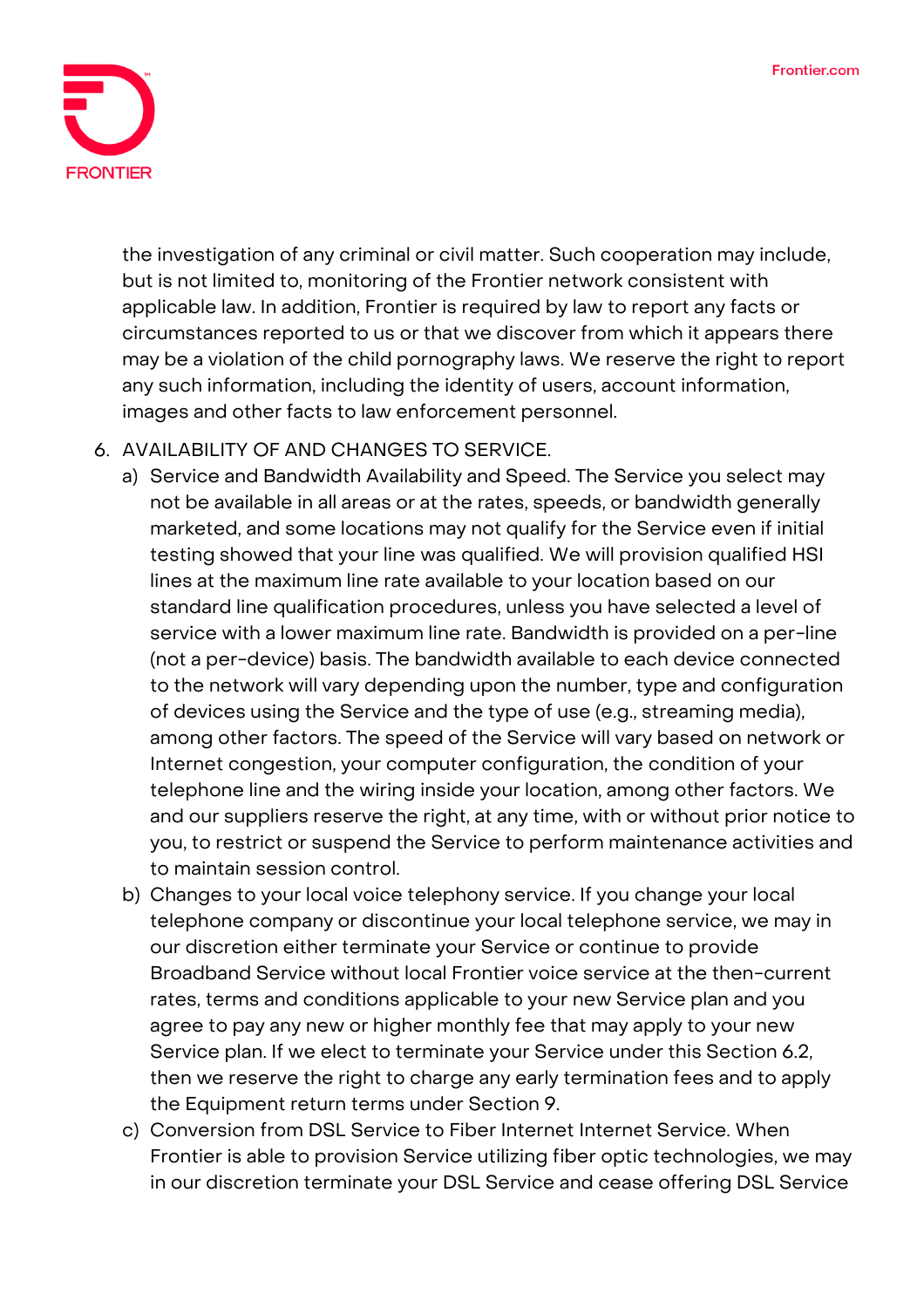

to your location. In such case, we will offer you Fiber Internet Internet Service at the then applicable rates and terms, which may differ from your previous DSL Service rates and terms. If you are on a Term Plan and terminates or ceases to offer service to your location under this Section 6.3, you shall not be liable to pay the ETF.

- d) Changes to Service or Features. Frontier reserves the right to change any of the features, Content or applications of the Service at any time with or without notice to you. This includes the portal services we may make available as part of the Service or for an additional charge.
- **7. SOFTWARE LICENSES AND THIRD PARTY SERVICES.**
	- a) We may provide you, for a fee or at no charge, software for use in connection with the Service which is owned by Frontier or its third party licensors, providers and suppliers ("Software"). We reserve the right periodically to update, upgrade or change the Software remotely or otherwise and to make related changes to the settings and software on your computer or Equipment, and you agree to permit such changes and access to your computer and Equipment. You may use the Software only in connection with the Service and for no other purpose.
	- b) Certain Software may be accompanied by an end user license agreement ("EULA") from Frontier or a third party. Your use of the Software is governed by the terms of that EULA and by this Agreement, where applicable. You may not install or use any Software that is accompanied by or includes a EULA unless you first agree to the terms of the EULA.
	- c) For Software not accompanied by a EULA, you are hereby granted a revocable, non-exclusive, non-transferable license by Frontier or its applicable third party licensor(s) to use the Software (and any corrections, updates and upgrades thereto). You may not make any copies of the Software. You agree that the Software is confidential information of Frontier or its third party licensors and that you will not disclose or use the Software except as expressly permitted herein. The Software contains copyrighted material, trade secrets, patents, and proprietary information owned by Frontier or its third party licensors. You may not de-compile, reverse engineer, disassemble, attempt to discover any source code or underlying ideas or algorithms of the Software, otherwise reduce the Software to a human readable form, modify, rent, lease, loan, use for timesharing or service bureau purposes, reproduce, sublicense or distribute copies of the Software,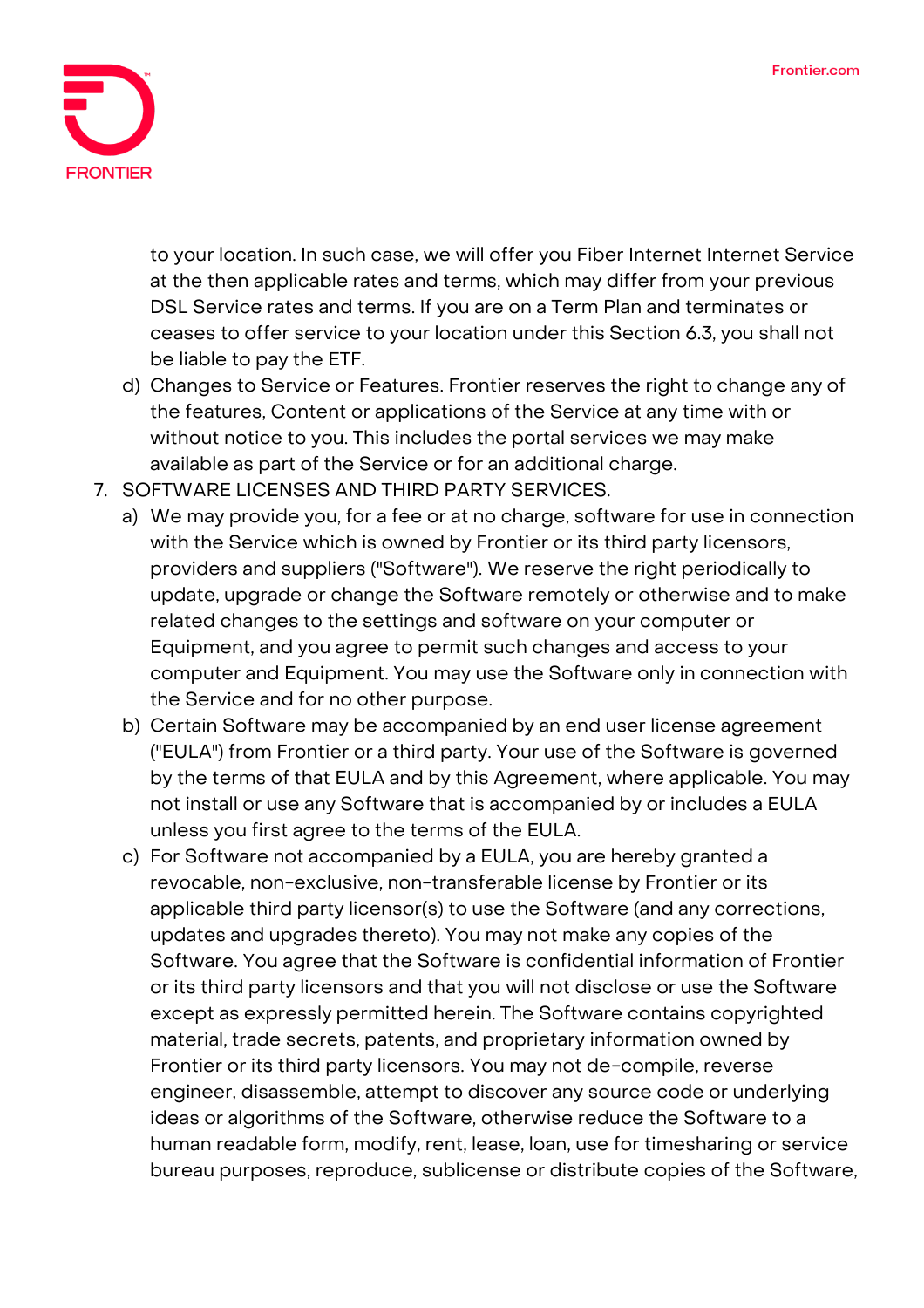

or otherwise transfer the Software to any third party. You may not remove or alter any trademark, trade name, copyright or other proprietary notices, legends, symbols, or labels appearing on or in copies of the Software. You are not granted any title or rights of ownership in the Software. You acknowledge that this license is not a sale of intellectual property and that Frontier or its third party licensors continue to own all right, title and interest, including but not limited to all copyright, patent, trademark, trade secret, and moral rights, to the Software and related documentation, as well as any corrections, updates and upgrades to it. The Software may be used in the United States only, and any export of the Software is strictly prohibited.

- d) Your license to use the Software or any Additional Services will remain in effect until terminated by Frontier or its third party licensors, or until your Service is terminated. Upon termination of your Service, you must cease all use of and immediately delete the Software from your computer.
- e) If you subscribe to or otherwise use any third party services offered by Frontier, your use of such services is subject to the EULA of that third party provider. Violation of those terms may, in our sole discretion, result in the termination of your Service.
- f) All title and intellectual property rights (including without limitation, copyrights, patents, trademarks and trade secrets) in and to the Frontier Web Sites (including but not limited to, related software, images, photographs, animations, video, audio, music, text, and content), are owned by Frontier, its affiliates or licensors. All title and intellectual property rights in and to the information and content which may be accessed through use of the Frontier Web Sites are the property of the respective content owner and may be protected by applicable copyright or other intellectual property laws and treaties. This Agreement does not grant you any rights to use such content, nor does it grant any rights to the Frontier Web Sites, other than the right to use the Frontier Web Sites according to the terms of the Agreement.
- **8. PRICING; BILLING: CHANGES TO SERVICE PLANS AND PAYMENT.**
	- a) Prices and Fees; Billing. You agree to pay the fees applicable to your Service or Bundled Service, either on a monthly or prepaid basis, as applicable, and to pay: a) applicable taxes, b) surcharges, c) recovery fees, d) telephone charges, e) activation fees, f) installation fees, g) set-up fees, h) equipment charges, i) ETFs, and j) other recurring and nonrecurring charges associated with the Service plan you have selected. The taxes, fees and other charges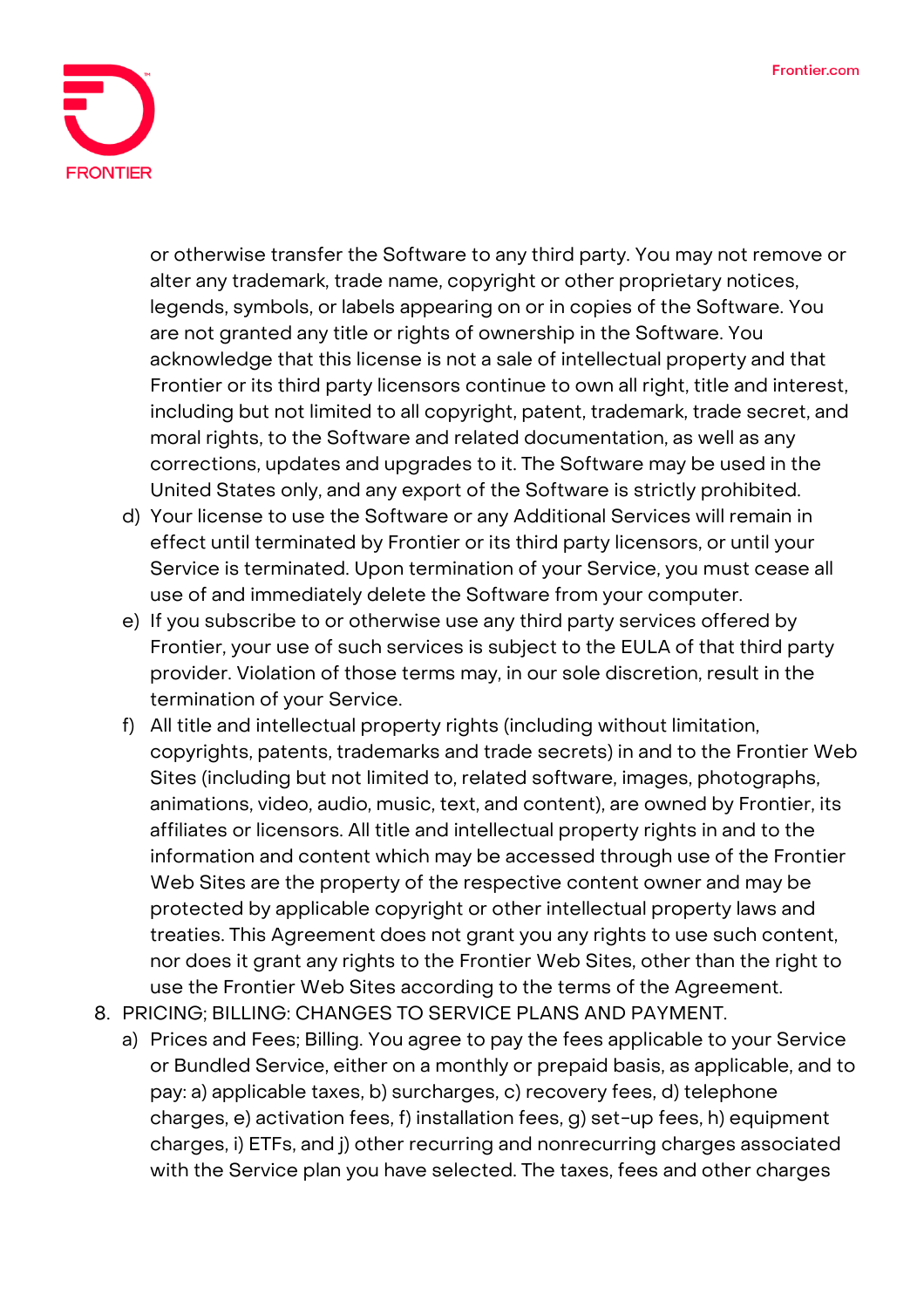

detailed in a)-d) above may vary on a monthly basis. Surcharges and recovery fees are not taxes and are not required by law, but are set by Frontier and may change. You also agree to pay any additional charges or fees applied to your account, including interest and charges due to insufficient credit or insufficient funds. Non-recurring charges such as set up, activation and installation fees, and equipment charges, will be included in your first bill. Monthly Service and Bundled Service recurring charges will be billed one month in advance; any usage charges will be billed in arrears. Pre-paid pricing plans for Additional Services will be billed in advance. Based on your election and subject to our approval, Frontier or its agent will bill you directly, or bill your charge card or local Frontier telephone bill (where available). IF YOU ELECT TO BE BILLED ON YOUR FRONTIER PHONE BILL, BY USING THE SERVICES YOU AGREE TO HAVE ALL SERVICE CHARGES INCLUDED ON YOUR PHONE BILL. IF YOU SUBSCRIBE TO A BUNDLED SERVICE PLAN, THEN ALL OF THE SERVICES INCLUDED IN THE BUNDLED SERVICE PLAN MUST BE BILLED ON YOUR FRONTIER PHONE BILL. Billing for Dial-up Service will automatically begin upon registration of your account. Billing for Broadband Services will automatically begin on the date provisioning of your Broadband Service is complete ("Service Ready Date"). Billing for Additional Services will begin on your Service Ready Date if you are also ordering a new Broadband Service. Otherwise, billing for Additional Services will begin upon submission of your order, unless otherwise noted. We may, at our election, waive any fees or charges. If you cancel any component of a Bundled Services plan, the monthly charges for the remaining services on your account will automatically convert to the applicable existing, non-discounted month-to-month service rate.

b) Plans with Minimum Terms. If you choose a Service or Bundled Services plan with a minimum term commitment, you agree to maintain your Service for the term of that plan (a "Term Plan"). For Broadband Services, your Term Plan begins on the later of: (a) the date you change your existing Broadband Service plan to a Term Plan; or (b) your Service Ready Date; for Bundled Services, your Term Plan begins once all Bundled Services have been provisioned. You will begin receiving any discount associated with a Bundled Services plan once all Bundled Services have been provisioned. At the end of any Term Plan you may be given the option to select a new Term Plan. If you do not select a new Term Plan, your Service will automatically convert to a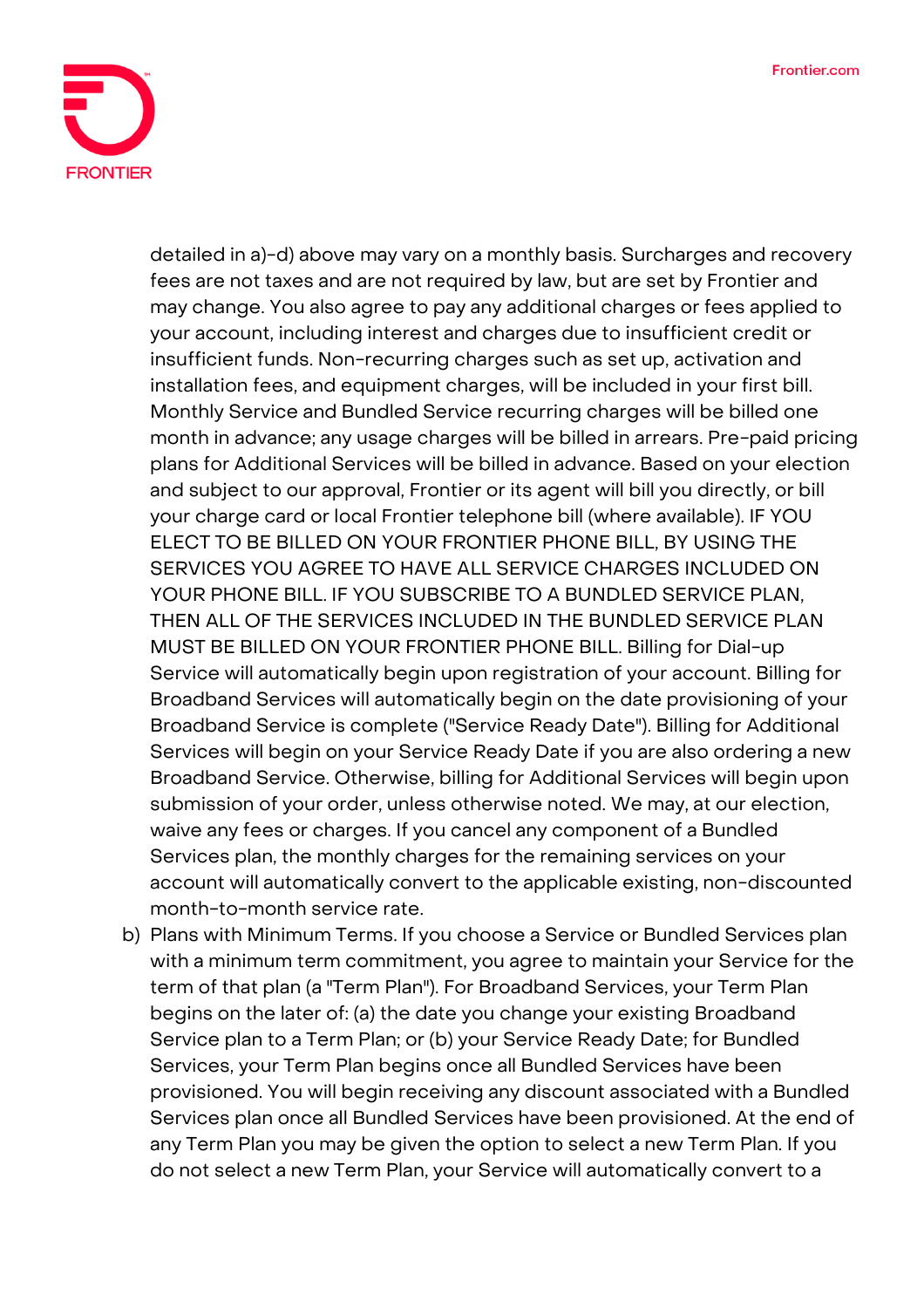

month-to-month Service plan at a monthly fee that may be higher than your current rate. If you select a new Term Plan, the terms of that plan will apply.

- c) Pre-paid Service Plans for Additional Services. You may be given the option to select a pre-paid service plan for Additional Services ("Prepaid Service Plan") which will begin on the later of: (a) the date of your order, or (b) the date you change to the Prepaid Service Plan. There will be no refunds for Prepaid Service Plans. At the end of any Prepaid Service Plan, you may be given the option to select a new Prepaid Service Plan. If you do not select a new Prepaid Service Plan, your Service will automatically convert to the thencurrent month-to-month rate for the Additional Service.
- d) Discontinuation of Service for Nonpayment. We may discontinue your Service without notice if Service charges on your telephone bill or charge card are refused for any reason, or if you fail to make payment when due or to provide us with a new charge card expiration date before the existing date expires.
- e) Late Fees. If any portion of your bill is not paid by the due date, Frontier may charge you a late fee on unpaid balances and may also terminate or suspend your Service without notice. If your charges are billed by your Frontier local carrier, the late fee will be equal to the late payment charge that the local exchange carrier applies. Otherwise, the late fee will be the lesser of 1.5 % per month, or the highest rate permitted by law. If Frontier uses a collection agency or legal action to recover monies due, you agree to reimburse us for all expenses we incur to recover such monies, including attorneys' fees.
- f) Local Telephone, Toll and Long Distance Charges. FRONTIER IS NOT RESPONSIBLE FOR ANY CHARGES, INCLUDING BUT NOT LIMITED TO, LONG DISTANCE AND METERED LOCAL OR TOLL CHARGES INCURRED WHEN YOU ACCESS THE SERVICE. YOU SHOULD CHECK WITH THE LOCAL PHONE COMPANY TO DETERMINE WHETHER A DIAL-UP NUMBER YOU HAVE SELECTED IS A LOCAL CALL FROM YOUR LOCATION AND WHETHER ANY CHARGES APPLY. FRONTIER DOES NOT GUARANTEE THAT ANY DIAL-UP ACCESS NUMBERS WE PROVIDE WILL BE A LOCAL CALL FROM YOUR LOCATION. ADDITIONAL CHARGES, WHICH MAY BE SUBSTANTIAL, APPLY TO REMOTE DIAL UP ACCESS, WHICH IS AVAILABLE FROM CERTAIN LOCATIONS ONLY.
- g) Limitation on Special Pricing Promotions. You may only take advantage of one special pricing promotion during any consecutive twelve (12)-month period.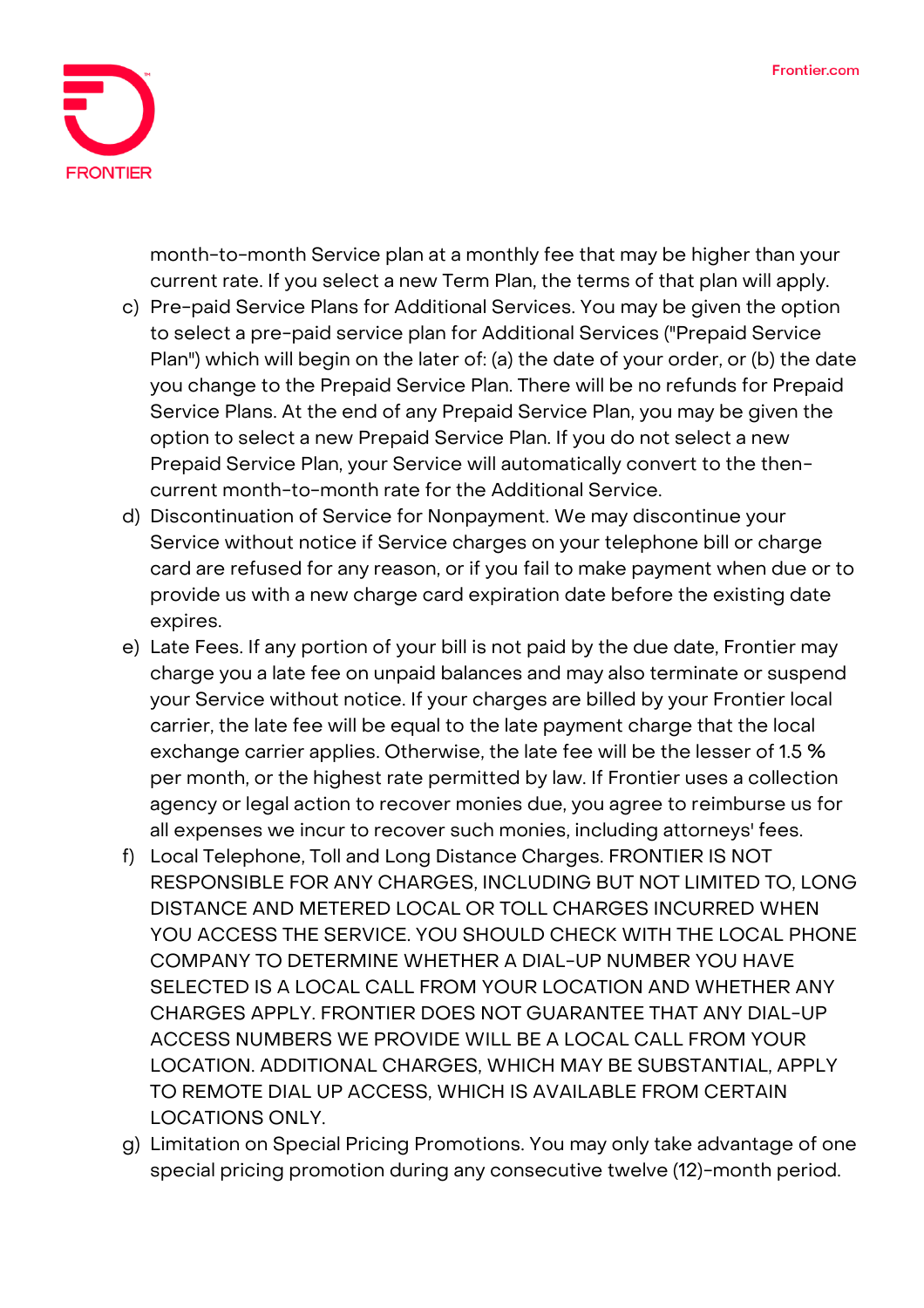

- h) Refundable Deposit. We may require that you provide us with a refundable deposit, which will be specified at the time of your order ("Subscriber Deposit"). We may also require an additional deposit after activation of the Service if you fail to pay any amounts when due. Within ninety (90) days after termination of your Service, we will return your Subscriber Deposit, less any unpaid amounts due on your account, including any amounts owed for unreturned or damaged Equipment. Amounts held on deposit will not accrue interest except as required by law.
- i) Credit Related Matters. We may evaluate your credit history before modifying or providing you Service. In order to establish an account with us and/or obtain or modify Service, we may obtain a report from a consumer credit agency or exchange information with our affiliates in connection with determining your creditworthiness. If you fail to pay your bill, we may submit a negative credit report to a credit reporting agency, which will negatively affect your credit report.
- **9. TERMINATION OR SUSPENSION OF SERVICE.**
	- a) Termination of Service.
		- 1) Subscribers with Month-to-Month Accounts. If you are a month-tomonth Service customer, either you or Frontier may terminate this Agreement any time by giving notice to the other as set forth in this Agreement. Termination by you will be effective upon your notice to us. Activation or set-up fees paid at the initiation of your Service, if any, are not refundable, except during any applicable 30-day MBG period. 2. Subscribers with Term Plans; Early Termination Fee. EXCEPT AS OTHERWISE SET FORTH IN THIS AGREEMENT, IF YOUR BROADBAND SERVICE IS TERMINATED BY YOU OR BY US BEFORE COMPLETING YOUR TERM PLAN, THEN YOU AGREE TO PAY FRONTIER THE ETF SET FORTH IN THE PRICING PLAN YOU HAVE CHOSEN. If you terminate Service at your location, your existing Term Plan cannot be carried over to a new Service location.
		- 2) Termination and/or Suspension by Frontier. Frontier reserves the right to change, limit, terminate, modify or temporarily or permanently cease providing the Service or any part of it with or without prior notice if we elect to change the Service or a part thereof or if you violate the terms of this Agreement. If Frontier terminates your Service under this Section 9.1.3, you must immediately stop using the Service and you will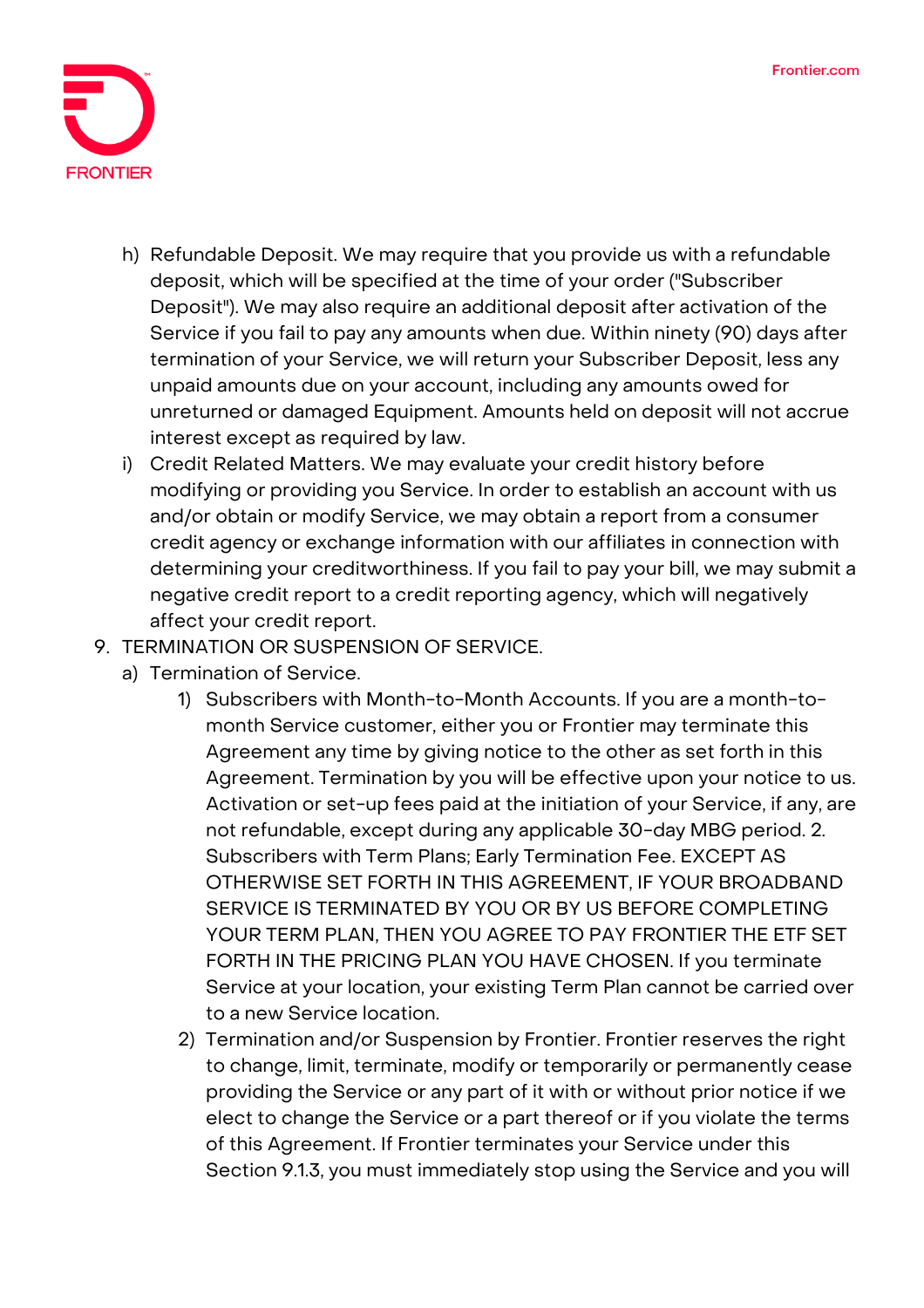

be responsible for the applicable fees and/or Equipment charges set forth in Sections 8.5, 9.1.1, or 9.1.2. If the termination is a result of violation by you of the terms of this Agreement, you also shall be liable to pay the ETF. If Frontier terminates or ceases to offer service to your location, you shall not be liable to pay the ETF. If your Service is reconnected, a reconnection fee may apply.

- b) Deletion of Data upon Termination. YOU AGREE THAT IF YOUR SERVICE IS TERMINATED FOR ANY REASON, FRONTIER HAS THE RIGHT TO IMMEDIATELY DELETE ALL DATA, FILES AND OTHER INFORMATION (INCLUDING EMAILS, ADDRESS BOOK AND WEB STORAGE CONTENT) STORED IN OR FOR YOUR ACCOUNT WITHOUT FURTHER NOTICE TO YOU.
- c) Return of Equipment upon Termination. If your Service is terminated for any reason prior to the end of the first year of service and you received Equipment at no charge from Frontier, you must return the Equipment to Frontier or you will be charged for the Equipment.
- **10. MANAGEMENT OF YOUR DATA AND COMPUTER.**
	- a) Your Responsibilities Regarding Management of Your Computer and Data. You are solely responsible for obtaining, maintaining and updating all equipment and software necessary to use the Service, and for management of your information, including but not limited to back-up and restoration of your data. YOU AGREE THAT FRONTIER IS NOT RESPONSIBLE FOR THE LOSS OF YOUR DATA OR FOR THE BACK-UP OR RESTORATION OF YOUR DATA REGARDLESS OF WHETHER THIS DATA IS MAINTAINED ON OUR SERVERS OR YOUR DEVICE(S). YOU SHOULD ALWAYS BACK-UP ANY IMPORTANT INFORMATION SEPARATELY FROM DATA STORED ON FRONTIER'S OR ANY THIRD PARTY'S SERVERS.
	- b) Content and Data Management by Frontier. We reserve the right to: (a) use, copy, display, store, transmit and reformat data transmitted over our network and to distribute such content to multiple Frontier servers for back-up and maintenance purposes; and (b) block or remove any unlawful content you store on or transmit to or from any Frontier server. We do not guarantee the protection of your content or data located on our servers or transmitted across our network (or other networks) against loss, alteration or improper access.
	- c) Your Responsibilities Regarding Security. You agree that you are solely responsible for maintaining the security of your computer(s) and data,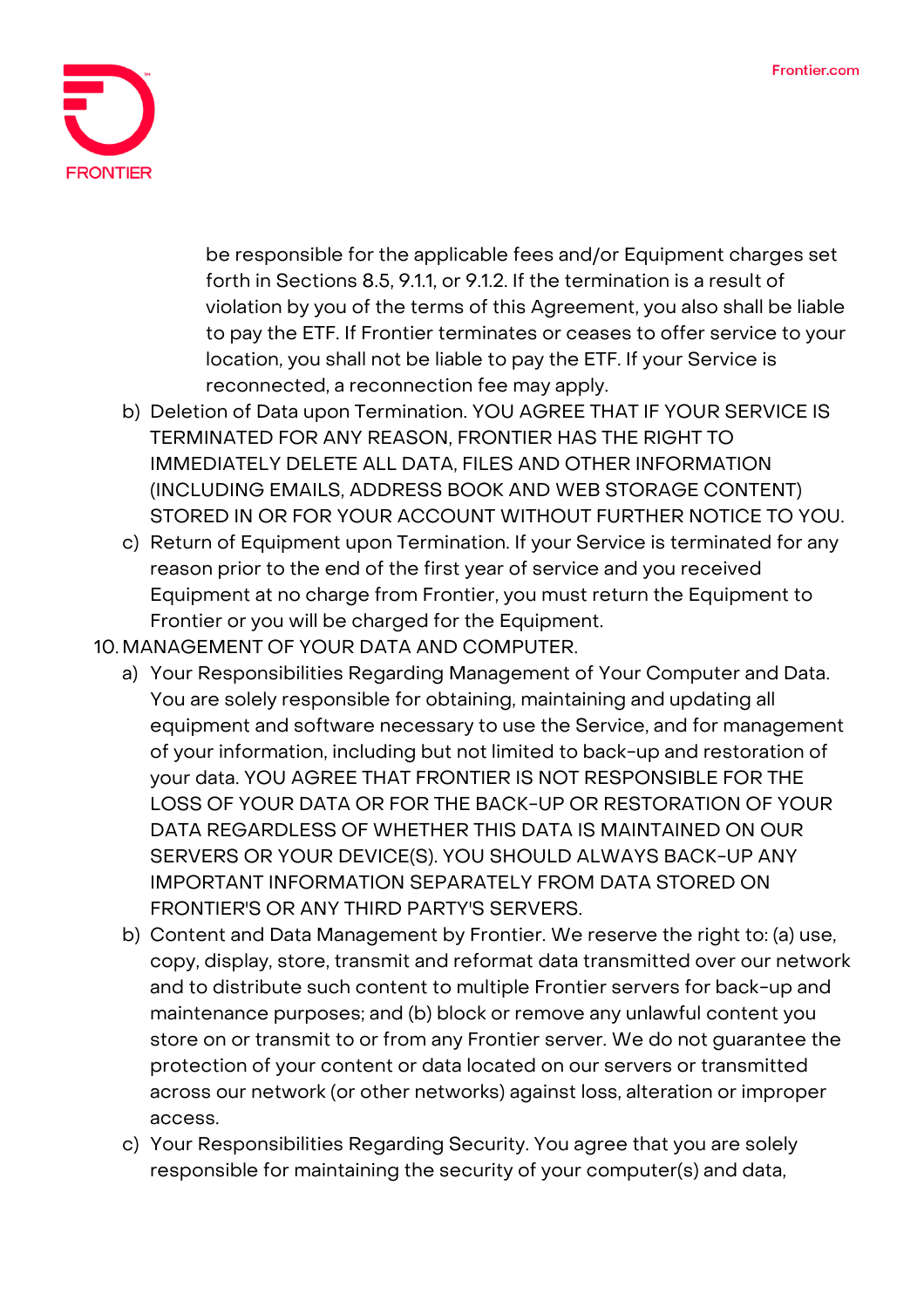

including without limitation, encryption of data and protection of your User ID, password and personal and other data. WE STRONGLY RECOMMEND THE USE (AND APPROPRIATE UPDATING) OF COMMERCIAL ANTI-VIRUS, ANTI-SPYWARE AND FIREWALL SOFTWARE.

- d) Monitoring of Network Performance by Frontier. Frontier automatically measures and monitors network performance and the performance of your Internet connection and our network. We also will access and record information about your computer and Equipment's profile and settings and the installation of software we provide. You agree to permit us to access your computer and Equipment and to monitor, adjust and record such data, profiles and settings for the purpose of providing the Service. You also consent to Frontier's monitoring of your Internet connection and network performance, and to our accessing and adjusting your computer settings, as they relate to the Service, Software, or other services, which we may offer from time to time. We do not share information collected for the purpose of network or computer performance monitoring or for providing customized technical support outside of Frontier or its authorized vendors, contractors and agents.
- **11. LIMITATIONS ON USE OF THE SERVICE.**
	- a) You acknowledge and agree that Frontier (a) is not responsible for invalid destinations, transmission errors, or the corruption of your data; and (b) does not guarantee your ability to access all websites, servers or other facilities or that the Service is secure or will meet your needs.
	- b) You acknowledge that the Service will allow access to information which may be sexually explicit, obscene or offensive, or otherwise unsuitable for children. You agree that the supervision of use of the Service by children is your responsibility and that Frontier is not responsible for access by you or any other users to objectionable or offensive content. FRONTIER STRONGLY RECOMMENDS THE USE OF COMMERCIALLY AVAILABLE CONTENT FILTERING SOFTWARE.
	- c) You understand and agree that if you type a nonexistent or unavailable Uniform Resource Locator (URL), or enter a search term into your browser address bar, Frontier may present you with an advanced web search page ("AWS Page") containing suggested links based upon the query you entered in lieu of your receiving an NXDOMAIN or similar error message. Frontier's provision of the AWS Page may impact applications that rely on an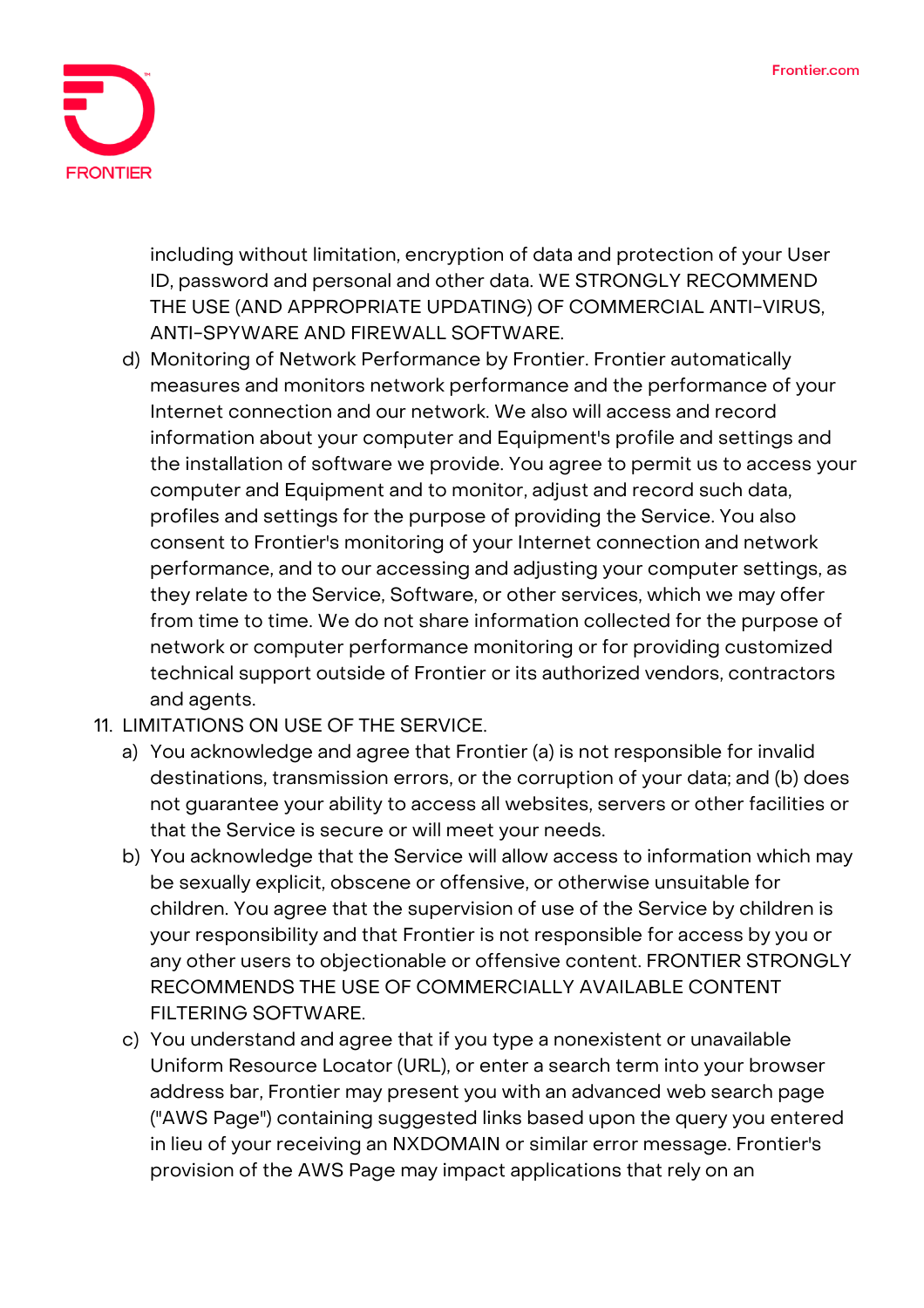

NXDOMAIN or similar error message and may override similar browserbased search results pages. If you would prefer not to receive AWS Pages from Frontier, you should follow the opt-out instructions that are available by clicking on the "About the Search Results Page" link on our AWS Page.

- d) You are not authorized to use any Frontier name or mark as a hypertext link to any Frontier Web site or in any advertising, publicity or in any other commercial manner without the prior written consent of Frontier.
- e) You agree that Frontier assumes no responsibility for the accuracy, integrity, quality completeness, usefulness or value of any Content, advice or opinions contained in any emails, message boards, chat rooms or community services, or in any other public services or social networks, and that Frontier does not endorse any advice or opinion contained therein, whether or not Frontier provides such service(s). Frontier does not monitor or control such services, although we reserve the right to do so.
- f) You represent that when you transmit, upload, post or submit any content, images or data using the Service you have the legal right to do so and that your use of such data or content does not violate the copyright or trademark laws or any other third party rights.
- g) Websites linked to or from the Service are not reviewed, controlled, or examined by Frontier and you acknowledge and agree that Frontier is not responsible for any losses you incur or claims you may have against the owner of third party websites. The inclusion of any linked websites or content from the Service, including websites or content advertised on the Service, does not imply endorsement of them by Frontier.
- h) If you choose to access the Frontier Web Sites from locations outside the United States, you do so on your own initiative and you are responsible for compliance with all applicable local use controls, laws and regulations, including those relating to the transmission of technical data exported from or imported to the United States or the country in which you reside. Frontier makes no representation that materials on the Frontier Web Sites are appropriate or available for use in locations outside the United States and accessing them from territories where their contents are illegal is prohibited.
- **12. WARRANTIES AND LIMITATION OF LIABILITY.**
	- a) YOU ACKNOWLEDGE AND AGREE THAT THE SERVICE SUPPLIED HEREUNDER IS PROVIDED ON AN "AS IS" OR "AS AVAILABLE" BASIS, WITH ALL FAULTS. EXCEPT AS OTHERWISE SPECIFICALLY SET FORTH IN THIS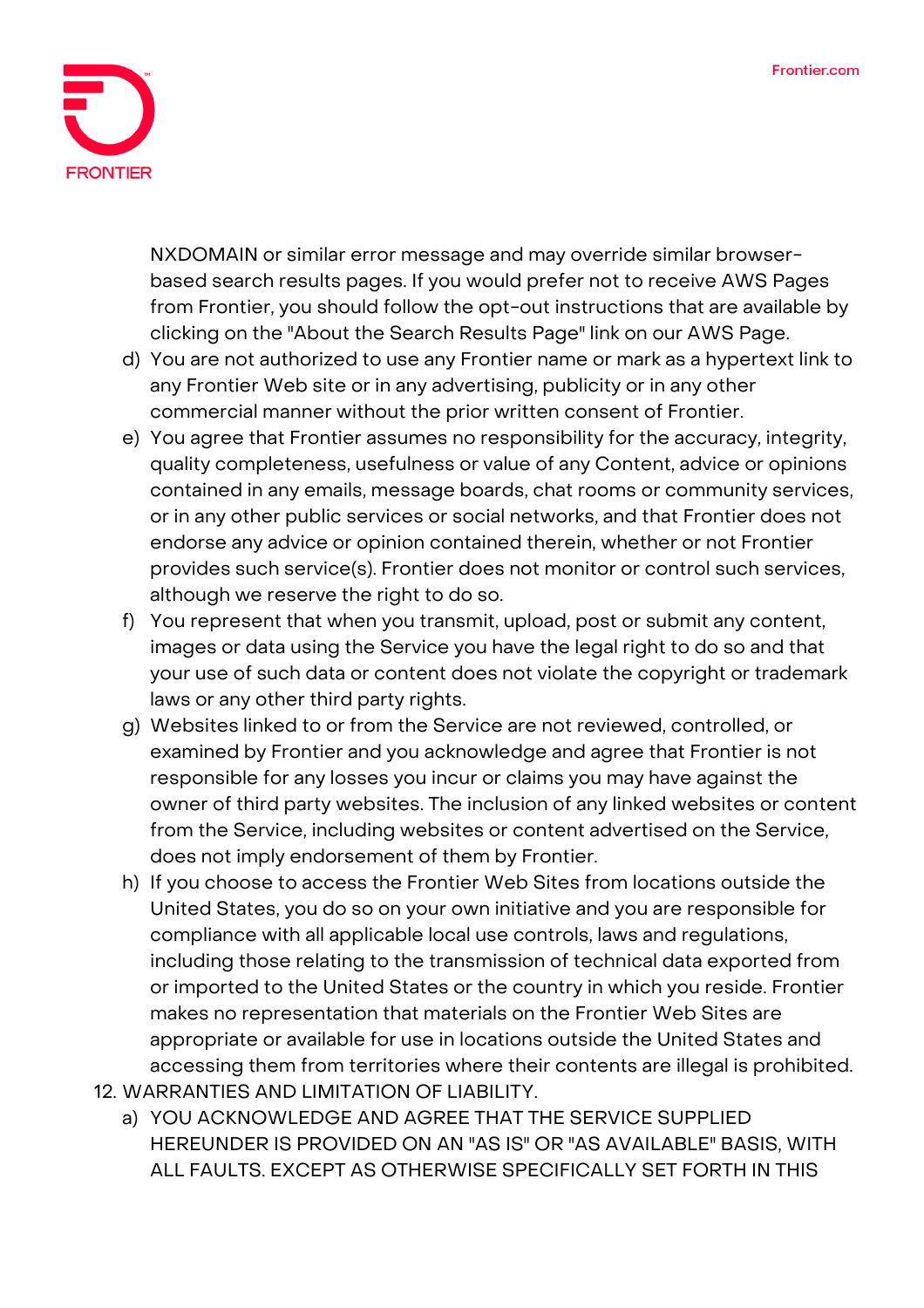

AGREEMENT AND AS OTHERWISE SPECIFICALLY SET FORTH IN ANY MANUFACTURER WARRANY FOR ANY EQUIPMENT PROVIDED BY FRONTIER (BUT ONLY IF SUCH WARRANTY IS INCLUDED WITH SUCH EQUIPMENT), FRONTIER (AND ITS OFFICERS, EMPLOYEES, PARENT, SUBSIDIARIES, AND AFFILIATES) (COLLECTIVELY THE "FRONTIER PARTIES"), ITS THIRD PARTY LICENSORS, PROVIDERS AND SUPPLIERS, DISCLAIM ANY AND ALL WARRANTIES AND CONDITIONS FOR THE SERVICE, WHETHER EXPRESS OR IMPLIED, INCLUDING BUT NOT LIMITED TO THE IMPLIED WARRANTIES OF MERCHANTABILITY AND FITNESS FOR A PARTICULAR PURPOSE, ACCURACY, NON-INFRINGEMENT, NON-INTERFERENCE, TITLE, COMPATIBILITY OF COMPUTER SYSTEMS, COMPATIBILITY OF SOFTWARE PROGRAMS, INTEGRATION, AND THOSE ARISING FROM COURSE OF DEALING, COURSE OF TRADE, OR ARISING UNDER STATUTE. ALSO, THERE IS NO WARRANTY OF WORKMANLIKE EFFORT OR LACK OF NEGLIGENCE. NO ADVICE OR INFORMATION GIVEN BY FRONTIER OR ITS REPRESENTATIVES SHALL CREATE A WARRANTY WITH RESPECT TO ADVICE PROVIDED.

- b) FRONTIER DOES NOT WARRANT OR GUARANTEE THAT SERVICE CAN BE PROVISIONED TO YOUR LOCATION, OR THAT PROVISIONING WILL OCCUR ACCORDING TO A SPECIFIED SCHEDULE, EVEN IF FRONTIER HAS ACCEPTED YOUR ORDER FOR SERVICE. THE PROVISIONING OF SERVICE IS SUBJECT TO NETWORK AVAILABILITY, CIRCUIT AVAILABILITY, LOOP LENGTH, THE CONDITION OF YOUR TELEPHONE LINE AND WIRING INSIDE YOUR LOCATION, AND YOUR COMPUTER/DEVICE CONFIGURATION AND CAPABILITIES, AMONG OTHER FACTORS. IN THE EVENT YOUR LINE IS NOT PROVISIONED FOR ANY REASON, NEITHER YOU NOR FRONTIER SHALL HAVE ANY DUTIES OR OBLIGATIONS UNDER THIS AGREEMENT (OTHER THAN YOUR OBLIGATION TO RETURN ANY FRONTIER-PROVIDED EQUIPMENT).
- c) FRONTIER DOES NOT WARRANT THAT THE SERVICE OR EQUIPMENT PROVIDED BY FRONTIER WILL PERFORM AT A PARTICULAR SPEED, BANDWIDTH OR DATA THROUGHPUT RATE, OR WILL BE UNINTERRUPTED, ERROR-FREE, SECURE, OR FREE OF VIRUSES, WORMS, DISABLING CODE OR CONDITIONS, OR THE LIKE. FRONTIER SHALL NOT BE LIABLE FOR LOSS OF YOUR DATA, OR IF CHANGES IN OPERATION, PROCEDURES, OR SERVICES REQUIRE MODIFICATION OR ALTERATION OF YOUR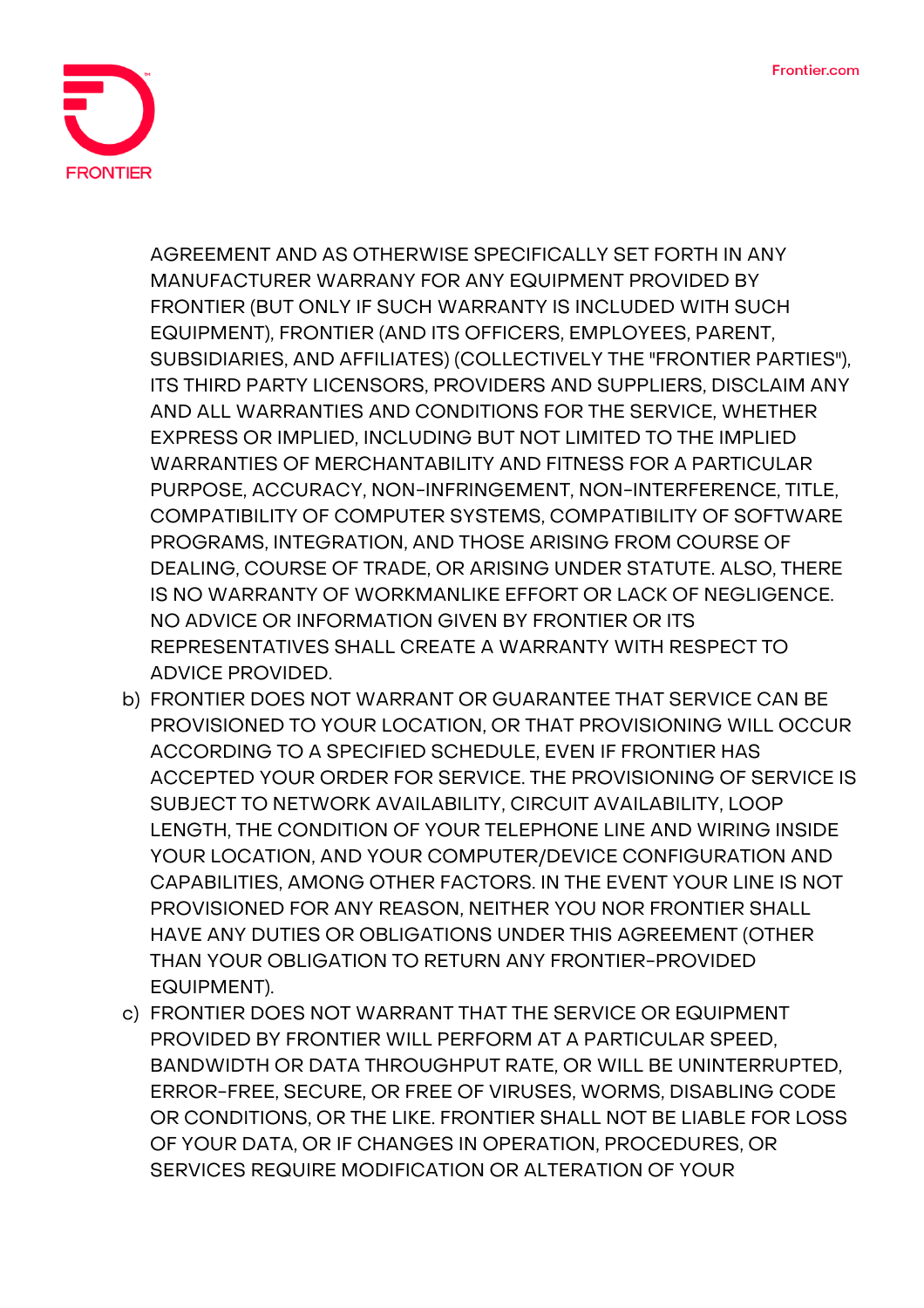

EQUIPMENT, RENDER THE SAME OBSOLETE OR OTHERWISE AFFECT ITS PERFORMANCE.

- d) IN NO EVENT SHALL THE FRONTIER PARTIES OR FRONTIER'S THIRD PARTY LICENSORS, PROVIDERS OR SUPPLIERS BE LIABLE FOR: (A) ANY INDIRECT, PUNITIVE, SPECIAL, CONSEQUENTIAL OR INCIDENTAL DAMAGES, INCLUDING WITHOUT LIMITATION, LOST PROFITS OR LOSS OF REVENUE, LOSS OF PROGRAMS OR INFORMATION OR DAMAGE TO DATA ARISING OUT OF THE USE, PARTIAL USE OR INABILITY TO USE THE SERVICE, OR RELIANCE ON OR PERFORMANCE OF THE SERVICE, REGARDLESS OF THE TYPE OF CLAIM OR THE NATURE OF THE CAUSE OF ACTION, INCLUDING WITHOUT LIMITATION, THOSE ARISING UNDER CONTRACT, TORT, NEGLIGENCE OR STRICT LIABILITY, EVEN IF FRONTIER HAS BEEN ADVISED OF THE POSSIBILITY OF SUCH CLAIM OR DAMAGES, OR (B) ANY CLAIMS AGAINST YOU BY ANY OTHER PARTY.
- e) THE LIABILITY OF THE FRONTIER PARTIES, OR (SUBJECT TO ANY DIFFERENT LIMITATIONS OF LIABILITY IN THIRD PARTY END USER LICENSE OR OTHER AGREEMENTS) OUR THIRD PARTY LICENSORS, PROVIDERS OR SUPPLIERS, FOR ALL CATEGORIES OF DAMAGES SHALL NOT EXCEED A PRO RATA CREDIT FOR THE MONTHLY FEES (EXCLUDING ALL NONRECURRING CHARGES, REGULATORY FEES, SURCHARGES, FEES AND TAXES) YOU HAVE PAID TO FRONTIER FOR THE SERVICE DURING THE SIX (6) MONTH PERIOD PRIOR TO WHEN SUCH CLAIM AROSE, WHICH SHALL BE YOUR SOLE AND EXCLUSIVE REMEDY REGARDLESS OF THE TYPE OF CLAIM OR NATURE OF THE CAUSE OF ACTION. THE FOREGOING LIMITATIONS SHALL APPLY TO THE FULL EXTENT PERMITTED BY LAW, AND ARE NOT INTENDED TO ASSERT ANY LIMITATIONS OR DEFENSES WHICH ARE PROHIBITED BY LAW.
- f) ALL LIMITATIONS AND DISCLAIMERS STATED IN THIS SECTION 12 ALSO APPLY TO FRONTIER'S THIRD PARTY LICENSORS, PROVIDERS AND SUPPLIERS, AS THIRD PARTY BENEFICIARIES OF THIS AGREEMENT.
- g) THE REMEDIES EXPRESSLY SET FORTH IN THIS AGREEMENT ARE YOUR SOLE AND EXCLUSIVE REMEDIES. YOU MAY HAVE ADDITIONAL RIGHTS UNDER CERTAIN LAWS (SUCH AS CONSUMER LAWS), WHICH DO NOT ALLOW THE EXCLUSION OF IMPLIED WARRANTIES, OR THE EXCLUSION OR LIMITATION OF CERTAIN DAMAGES. IF THESE LAWS APPLY, OUR EXCLUSIONS OR LIMITATIONS MAY NOT APPLY TO YOU.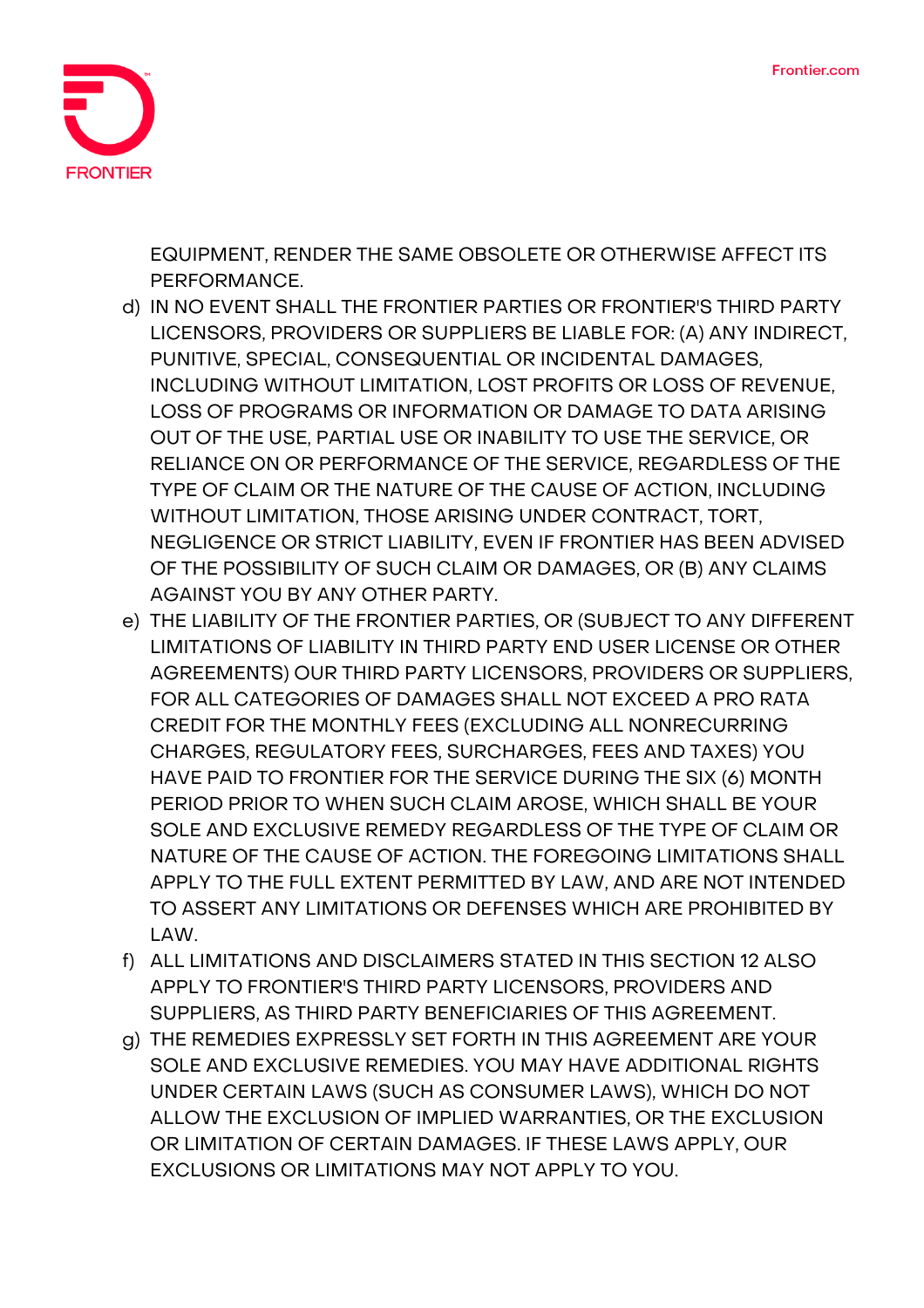

#### **13. INDEMNIFICATION.**

You agree to defend, indemnify and hold harmless the Frontier Parties from and against all liabilities, costs and expenses, including reasonable attorneys' and experts' fees, related to or arising from your use of the Service (or the use of your Service by anyone else), (a) in violation of applicable laws, regulations or this Agreement; (b) to access the Internet or to transmit or post any message, information, software, images or other materials via the Internet; (c) in any manner that harms any person or results in the personal injury or death of any person or in damage to or loss of any tangible or intangible (including data) property; or (d) claims for infringement of any intellectual property rights arising from or in connection with use of the Service.

## **14. NOTICES.**

- a) Notices required under this Agreement by you must be provided to us at: Attention: Customer Service, P.O. Box 8000, Hayden, Idaho, 83835. Notice by Frontier to you (including notice of changes to this Agreement under Section 3) shall be deemed given when: (a) transmitted to your primary Frontier.com email address; or (b) mailed via the US mail or hand-delivered to your address on file with us; or (c) when posted to the Announcements page of the Website.
- b) If you send us an email, you agree that the User ID and/or alias contained in the email is legally sufficient to verify you as the sender and the authenticity of the communication.

## **15. DISPUTE RESOLUTION BY BINDING ARBITRATION**

**PLEASE READ THIS CAREFULLY. IT AFFECTS YOUR RIGHTS.**

Frontier encourages you to contact our Customer Service department if you have concerns or complaints about your service or Frontier. Generally, customer complaints can be satisfactorily resolved in this way. In the unlikely event that you are not able to resolve your concerns through our Customer Service department, we each agree to resolve all disputes through binding arbitration or a small claims court rather than lawsuits in courts of general jurisdiction, jury trials, or class actions. Arbitration is more informal than a lawsuit. Arbitration uses a neutral arbitrator instead of a judge or jury, allows for more limited discovery than in court, and is subject to very limited review by courts. Arbitrators can award the same damages and individual relief affecting individual parties that a court can award, including an award of attorneys' fees if the law allows. For any non-frivolous claim that does not exceed \$75,000, Frontier will pay all costs of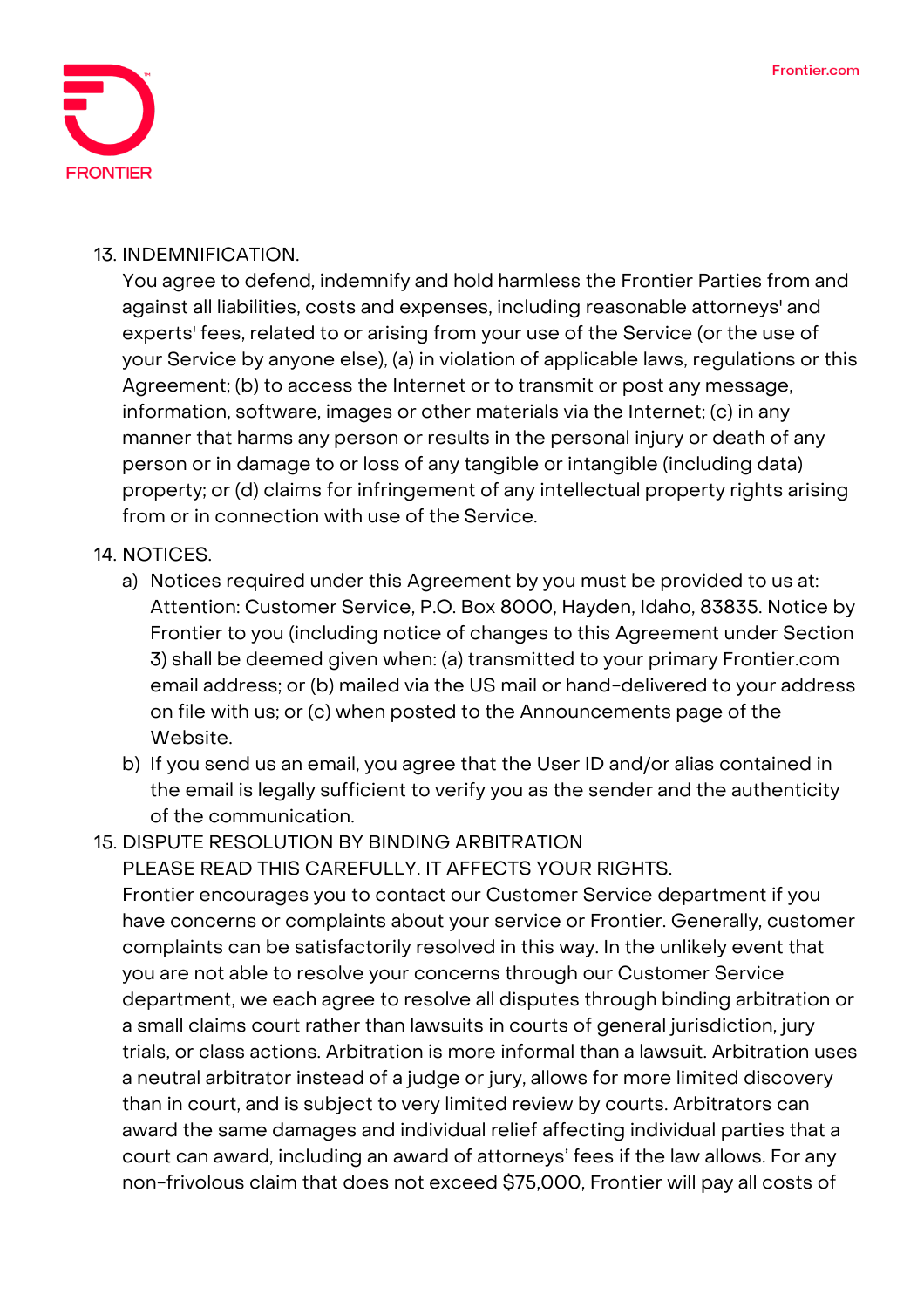

the arbitration. Moreover, in arbitration you are entitled to recover attorneys' fees from Frontier for your own dispute to the same extent as you would be in court.In addition, under certain circumstances (as explained below), Frontier will pay you more than the amount of the arbitrator's award if the arbitrator awards you an amount that is greater than what Frontier has offered you to settle the dispute.

#### **Arbitration Agreement:**

a) You and Frontier agree to arbitrate all disputes and claims between us. This agreement to arbitrate is intended to be broadly interpreted. It includes, but is not limited to, all claims arising out of or relating to any aspect of our relationship, whether based in contract, tort, statute, fraud, misrepresentation or any other legal theory, that arose either before or during this or any prior Agreement, or that may arise after termination of this Agreement. It also includes claims that are currently the subject of purported class action litigation in which you are not a member of a certified class. References to "Frontier," "you," and "us" include our respective subsidiaries, affiliates, agents, employees, predecessors in interest, successors, and assigns, as well as all authorized or unauthorized users or beneficiaries of Frontier Broadband under this or prior Agreements between us.

Notwithstanding the foregoing agreement, Frontier agrees that it will not use arbitration to initiate debt collection against you except in response to claims you have made in arbitration. In addition, by agreeing to resolve disputes through arbitration, you and Frontier agree to each unconditionally waive the right to a trial by jury or toparticipate in a class action, representative proceeding, or private attorney general action. Instead of arbitration, either party may bring an individual action in a small claims court for disputes or claims that are within the scope of the small claims court's authority. In addition, you may bring any issues to the attention of federal, state, or local agencies, including, for example, the Federal Communications Commission. Such agencies can, if the law allows, seek relief against us on your behalf.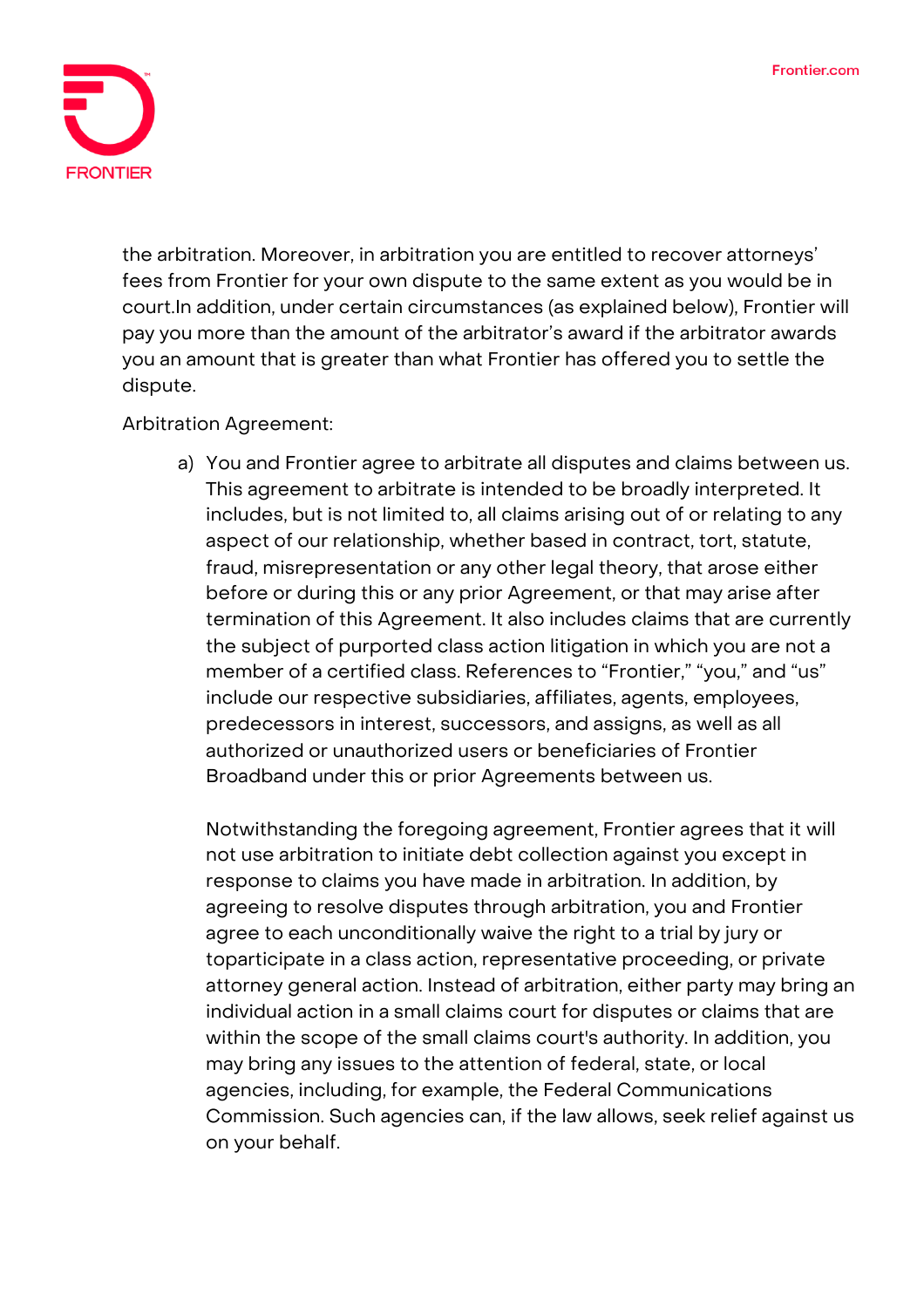

This agreement evidences a transaction in interstate commerce, and thus the Federal Arbitration Act governs the interpretation and enforcement of this provision, even after the agreement is terminated.

- b) A party who intends to seek arbitration must first send to the other, by certified mail, a written Notice of Dispute ("Notice"). The Notice to Frontier should be addressed to: Frontier Communications, Legal Department – Arbitration, 3 High Ridge Park, Stamford, CT 06905 ("Notice Address"). The Notice must (1) describe the nature and basis of the claim or dispute; and (2) set for the specific relief sought ("Demand"). If Frontier and you do not reach an agreement to resolve the claim within 30 days after the Notice is received, you or Frontier may commence an arbitration proceeding. During the arbitration, the amount of any settlement offer made by Frontier or you shall not be disclosed to the arbitrator until after the arbitrator determines the amount, if any, to which you or Frontier is entitled.
- c) The arbitration will be governed by the Consumer Arbitration Rules ("AAA Rules") of the American Arbitration Association ("AAA"), as modified by these Terms of Service, and will be administered by the AAA. Procedure, rule and fee information is available from the AAA online at http://www.adr.org, by calling the AAA at 1.800.778.7879, or by calling Frontier at 1.877.462.7320, option 3. The arbitrator is bound by the terms of this Agreement. All issues are for the arbitrator to decide, except that issues relating to the scope and enforceability of the arbitration provision, including the scope, interpretation, and enforceability of section (f) below, are for the court to decide. If your claim is for \$25,000 or less, you may choose whether the arbitration will be conducted solely on the basis of documents submitted to the arbitrator, through a telephonic hearing, or by an in person hearing as established by the AAA Rules. If your claim exceeds \$25,000, the right to a hearing will be determined by the AAA Rules. Unless Frontier and you agree otherwise, any in person hearings will take place at a location that the AAA selects in the state of your primary residence unless you and Frontier agree otherwise. Regardless of the manner in which the arbitration is conducted, the arbitrator shall issue a reasoned written decision sufficient to explain the essential findings and conclusions on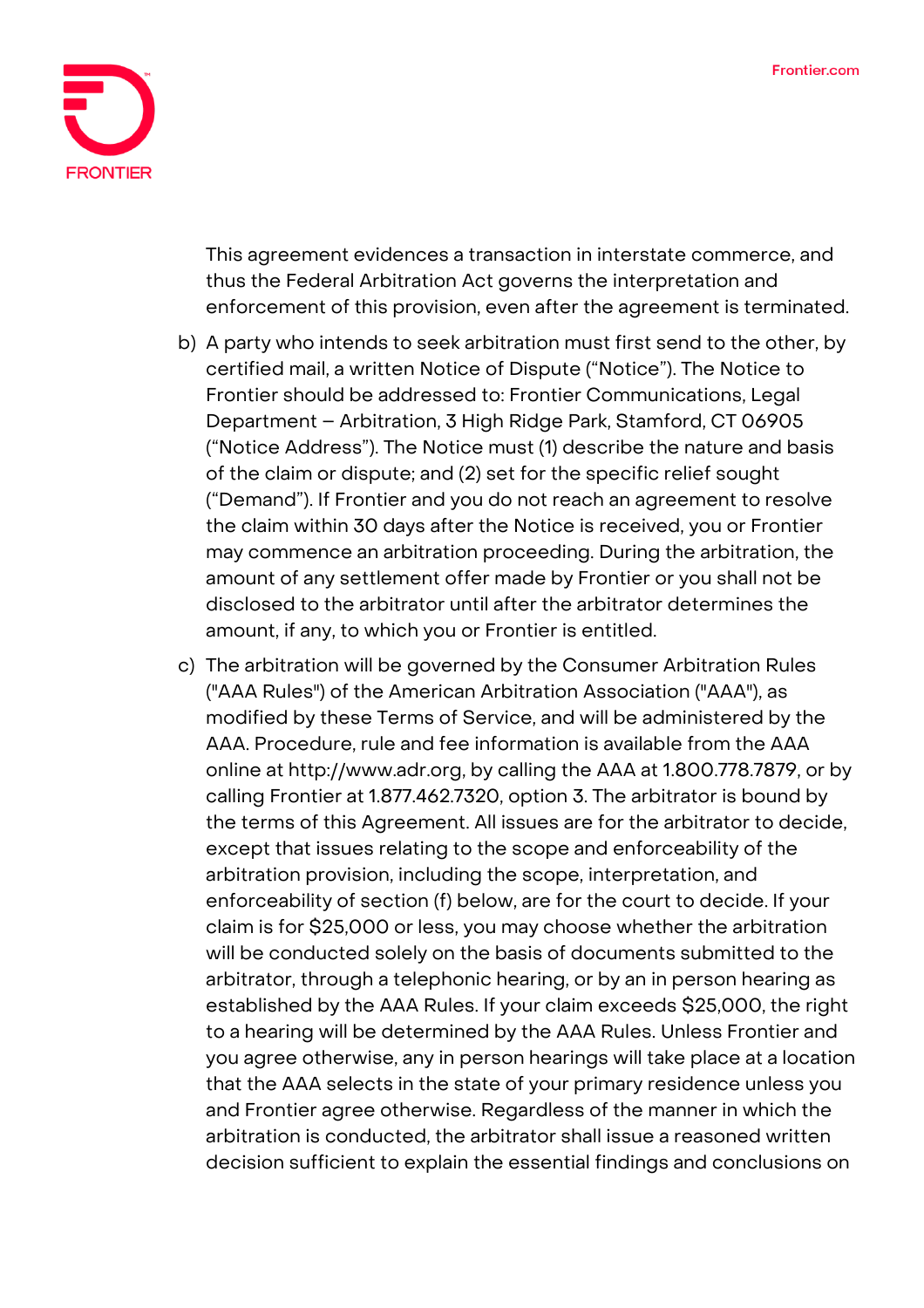

which the award is based.

Frontier agrees to pay your AAA filing, administration, and arbitrator fees ("AAA fees") for claims for damages of up to \$75,000 and for claims for non-monetary relief up to the value of \$75,000, as measured from either your or Frontier's perspective (but excluding attorneys' fees and expenses). After Frontier receives notice that you have commenced arbitration, it will promptly reimburse you for your payment of the filing fee, unless your claim is for greater than \$75,000. (The filing fee currently is \$200 but is subject to change by the AAA. If you are unable to pay this fee, Frontier will pay it directly upon receiving a written request.) In addition, Frontier will not pay your share of the AAA fees if the arbitrator finds that either your claim or the relief sought is frivolous or brought for an improper purpose, as measured by the standards of Federal Rule of Civil Procedure 11(b). In such case, the payment of AAA fees will be governed by the AAA Rules, and you agree to reimburse Frontier for all monies previously disbursed by it that are otherwise your obligation to pay under the AAA Rules. If you initiate an arbitration in which you seek relief valued at more than \$75,000 (excluding attorneys' fees and expenses), as measured from either your or Frontier's perspective, the payment of AAA fees will be governed by the AAA Rules.

d) If Frontier offers to settle your dispute prior to appointment of the arbitrator and you do not accept the offer, and the arbitrator awards you an amount of money that is more than Frontier's last written settlement offer, then Frontier will pay you the amount of the award or \$5,000 ("the alternative payment"), whichever is greater.If Frontier does not offer to settle your dispute prior to appointment of the arbitrator, and the arbitrator awards you any relief on the merits, then Frontier agrees to pay you the amount of the award or the alternative payment, whichever is greater. The arbitrator may make rulings and resolve disputes as to the payment and reimbursement of fees, expenses, and the alternative payment at any time during the proceeding and upon request from either party made within fourteen (14) days of the arbitrator's ruling on the merits.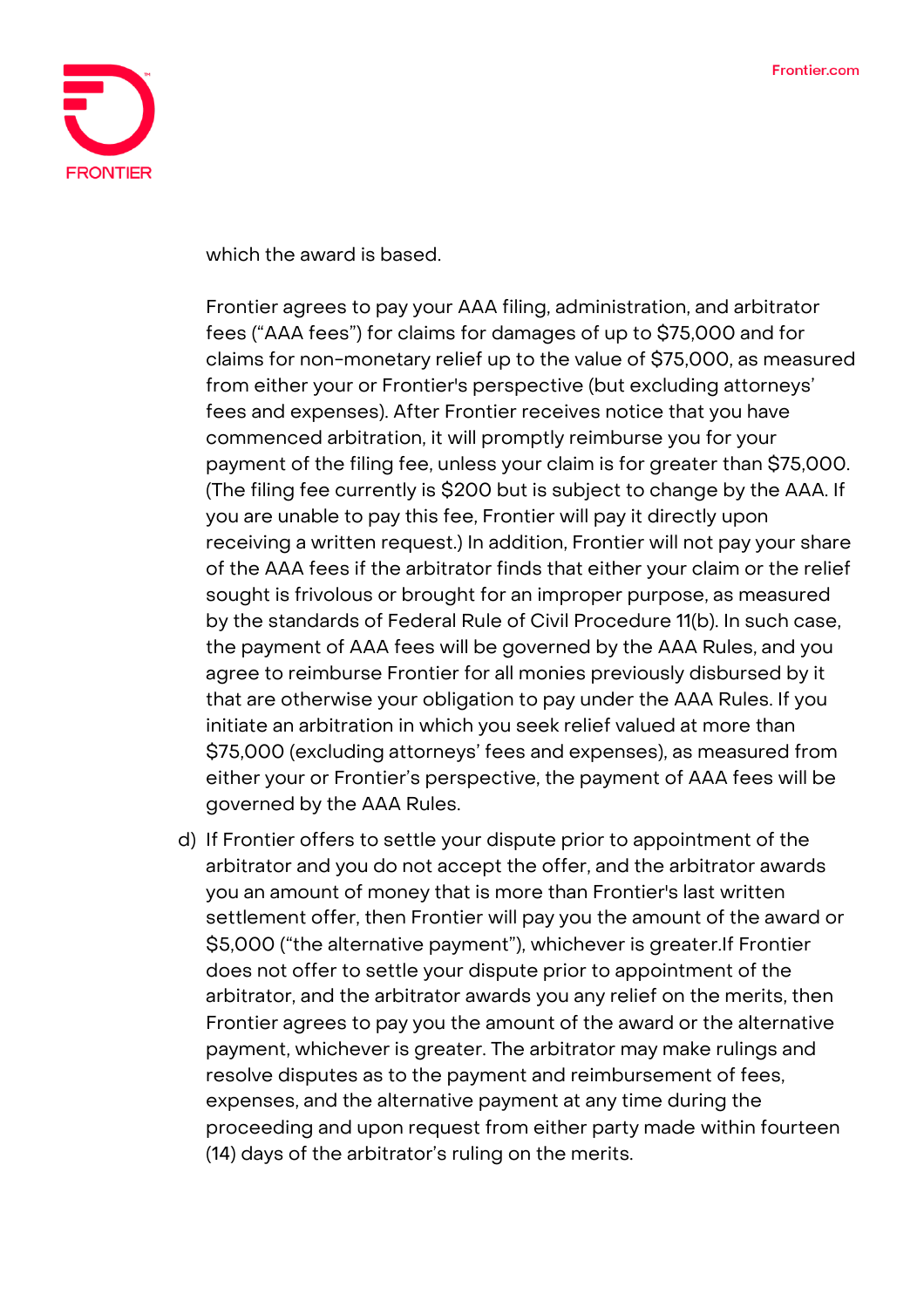

- e) Although Frontier may have a right to an award of attorneys' fees and expenses if it prevails, Frontier agrees that it will not seek such an award.
- f) You and Frontier agree to seek, and further agree that the arbitrator may award, only such relief—whether in the form of damages, an injunction, or other non-monetary relief—as is necessary to resolve any individual injury that either you or Frontier have suffered or may suffer. In particular, if either you or Frontier seek any non-monetary relief, including injunctive or declaratory relief, the arbitrator may award relief on an individual basis only, and may not award relief that affects individuals or entities other than you or Frontier. You and Frontier agree that we each may bringclaims against the other only in an individual capacity and not as a plaintiff or class member in any purported class, representative, or private attorney general proceeding. Furthermore, unless both you and Frontier agree otherwise in writing, the arbitrator may not consolidate more than one person's claims, and may not otherwise preside over any form of a class, representative, or private attorney general proceeding. If a court decides that applicable law precludes enforcement of any of this paragraph (f)'s limitations as to a particular claim for relief, then that claim (and only that claim) must be severed from the arbitration and may be brought in court. Further, an arbitrator's award and any judgment confirming it shall apply only to that specific case and cannot be used in any other case except to enforce the award itself.
- g) Notwithstanding any provision in these Terms to the contrary, you and Frontier agree that if Frontier makes any change to this arbitration provision during the period of time that you are receiving Frontier services, you may reject that change by providing Frontier with written notice within 30 days of the change to the Notice Address provided above and require Frontier to adhere to the language in this provision. By rejecting any future change, you are agreeing that you will arbitrate any dispute between us in accordance with the language of this provision.

**16. GENERAL PROVISIONS.**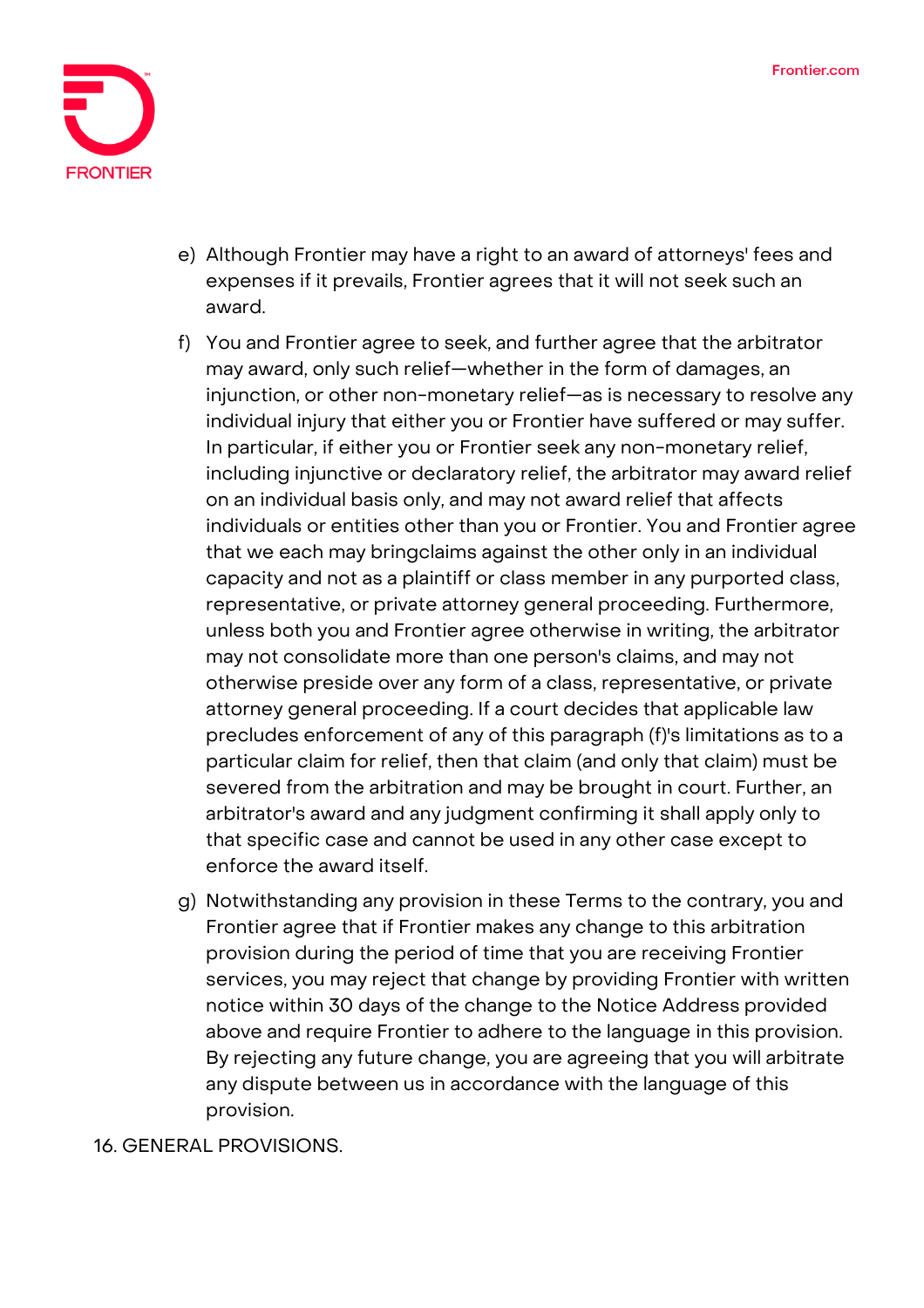

- a) All obligations of the parties under this Agreement, which, by their nature, would continue beyond the termination of this Agreement, including without limitation, those relating to Limitation of Liability and Indemnification, shall survive such termination.
- b) Frontier will not be liable for delays, damages or failures in performance due to causes beyond its reasonable control, including, but not limited to, acts of a governmental body, acts of God, acts of third parties, fires, floods, strikes, work slow-downs or other labor-related activity, or an inability to obtain necessary equipment or services.
- c) You may not assign or otherwise transfer this Agreement, or your rights or obligations under it, in whole or in part, to any other person. Any attempt to do so shall be void. We may freely assign all or any part of this Agreement with or without notice and you agree to make all subsequent payments as directed.
- d) Except as otherwise required by law, you and Frontier agree that the substantive laws of New York, without reference to its principles of conflicts of laws, will be applied to govern, construe and enforce all of the rights and duties of the parties arising from or relating in any way to the subject matter of this Agreement Except as otherwise required by law, including New York laws relating to consumer transactions, any cause of action or claim you may have with respect to the Service must be commenced within one (1) year after the claim or cause of action arises or such claim or cause of action is barred.
- e) Use, duplication or disclosure by any Government entity is subject to restrictions set forth, as applicable, in subparagraphs (a) through (d) of the Commercial Computer-Restricted Rights clause at FAR 52.227-19, FAR 12.212, DFARS 227.7202, or in subparagraph (c)(1)(ii) of the Rights in Technical Data and Computer Software clause of DFARS 252.227-7013, and in similar clauses in the NASA FAR Supplement. Contractor/manufacturer is Frontier or its licensors and suppliers. The use of Software and documentation is further restricted in accordance
- f) Frontier's failure at any time to insist upon strict compliance with any of the provisions of this Agreement shall not be construed to be a waiver of such terms in the future. Except where this Agreement specifically provides otherwise, if any provision of this Agreement is determined to

with the terms of this Agreement.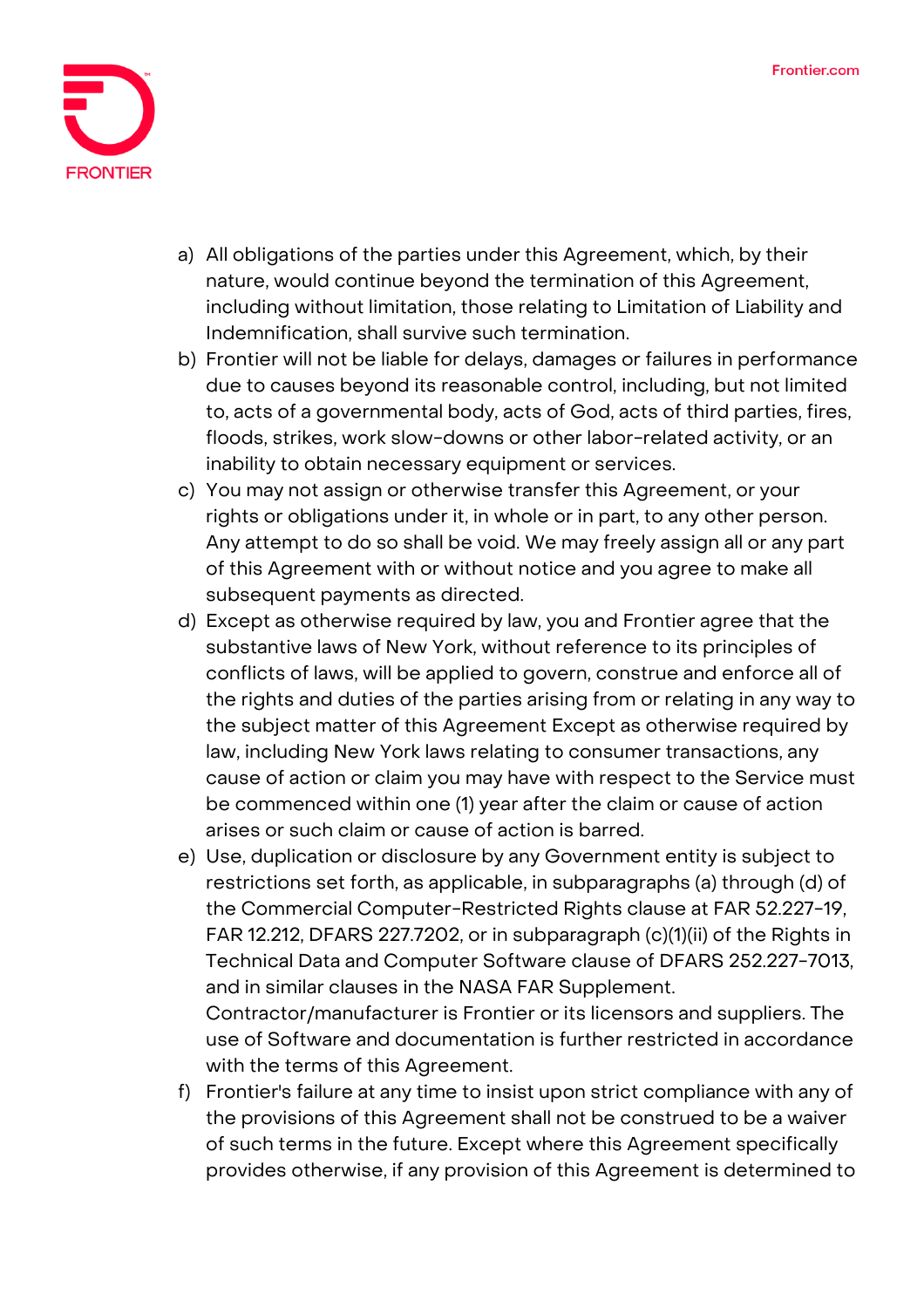

be invalid, illegal or unenforceable, the remaining provisions of this Agreement shall remain in full force and effect and the unenforceable portion shall be construed as nearly as possible to reflect the original intentions of the parties.

g) This Agreement, including all Policies referred to herein and posted on the Website, constitutes the entire agreement between you and Frontier with respect to the subject matter hereto and supersedes any and all prior or contemporaneous agreements whether written or oral. No changes by you to this Agreement shall be effective unless agreed to in a writing signed by an authorized person at Frontier.

# **ATTACHMENT A ACCEPTABLE USE POLICY**

# **Residential Internet Acceptable Use Policy**

Customer understands that the following restrictions are applied to the service. If violated, the service will be terminated without notice.

**1. General**

Our customers may not use our network, machines, or services in any manner which:

- Violates any applicable law, regulation, treaty, or tariffs.
- Violates the acceptable use policies of any networks, machines, or services which are accessed through our network.
- Infringes on the intellectual property rights of others.

Prohibited activity includes but is not limited to unauthorized use (or attempted unauthorized use) of any machines or networks, denial of service attacks, falsifying header information or user identification information, monitoring or scanning the networks of others without permission, sending unsolicited bulk email, maintaining an open mail relay, collecting email addresses from the Internet for the purpose of sending unsolicited bulk email or to provide collected addresses to others for that purpose, and transmitting or receiving copyright-infringing or obscene material. Repeated copyright infringements are grounds for termination of service.

**2. Dialup Connections**

Customers may not run programs or configure machines in such a way as to keep a dialup connection active when not in use or otherwise bypass automatic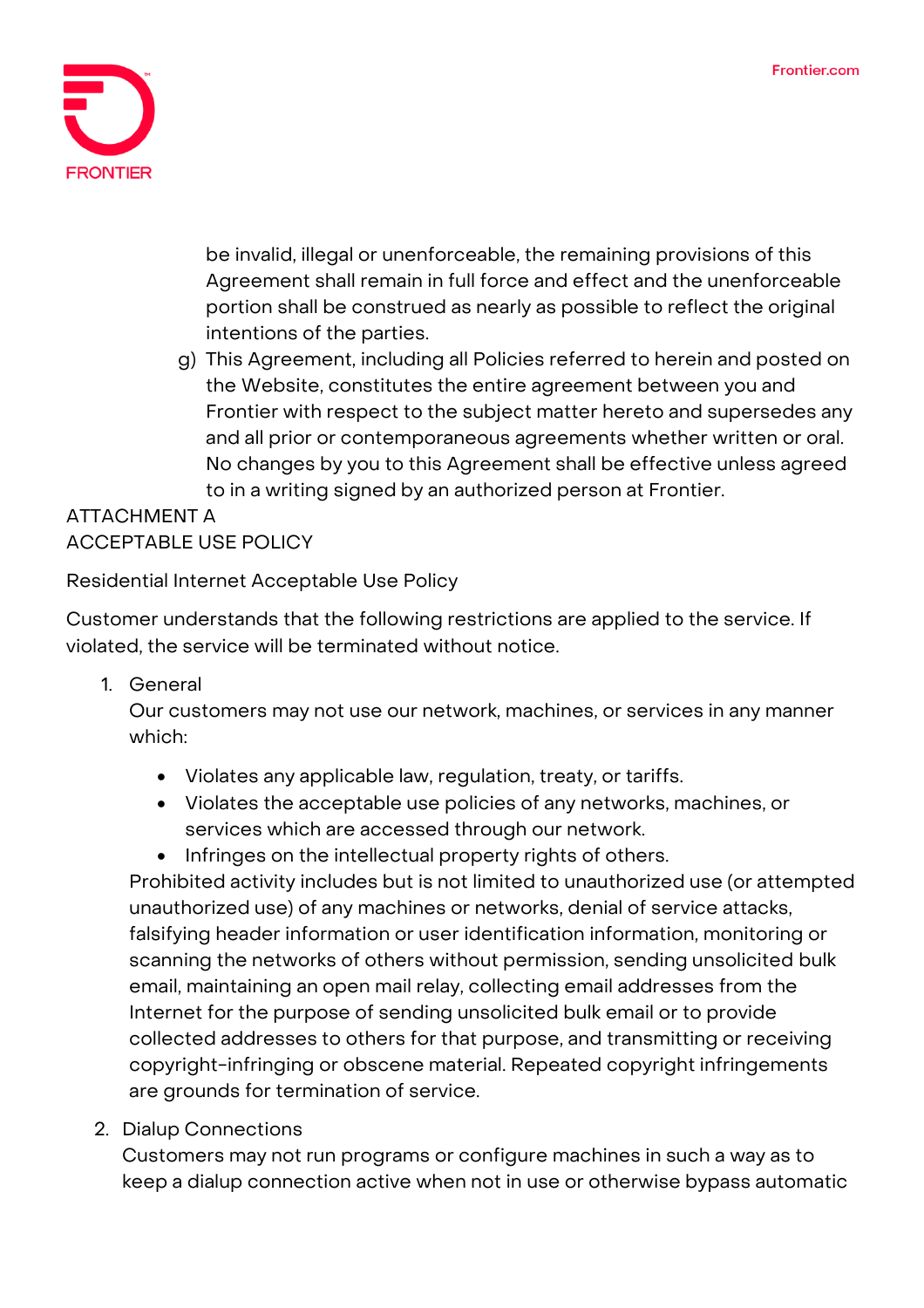

disconnection for inactivity. Our users may not have multiple simultaneous connections with a single dialup account. We reserve the right to impose restrictions on or terminate accounts deemed to be in violation of these conditions.

## **3. High Speed Internet Access Service**

Customers may not resell High Speed Internet Access Service ("Service") without a legal and written agency agreement with Frontier. Customers may not retransmit the Service or make the Service available to anyone outside the premises (i.e. wi-fi or other methods of networking). Customers may not use the Service to host any type of commercial server. Customers must comply with all Frontier network, bandwidth, data storage and usage guidelines. Frontier, at its sole discretion, may suspend, terminate or apply additional charges to the Service if Service usage by the Customer is determined, by the Company, to be excessive or abusive in any manner.

#### **4. Remote Access**

Although Frontier encourages its customers to use Remote Access Dialup when traveling, Frontier may suspend or terminate service if such usage exceeds a reasonable amount of usage that would normally be expected from a person occasionally traveling away from home. Remote Access Dialup usage is defined as Internet data calls to local access numbers beyond Frontier's local exchange telephone company territory.

#### **5. Commercial Use Prohibited**

Frontier's residential Internet access services are provided for residential usage only. Commercial or business use of residential services is prohibited. In the event of such usage Frontier at its option may suspend or terminate service or may move the customer to a commercial Internet access service, in which case higher charges may apply.

#### **6. Email**

Sending unsolicited bulk email is prohibited. Sending unsolicited bulk email from another provider advertising or implicating, directly or indirectly, the use of any service hosted or provided by us, including without limitation, email, Web, FTP, and DNS services, is prohibited and is grounds for termination of those services to customers or users who engage in the practice. Users who send unsolicited bulk email from our accounts will be charged the cost of labor to respond to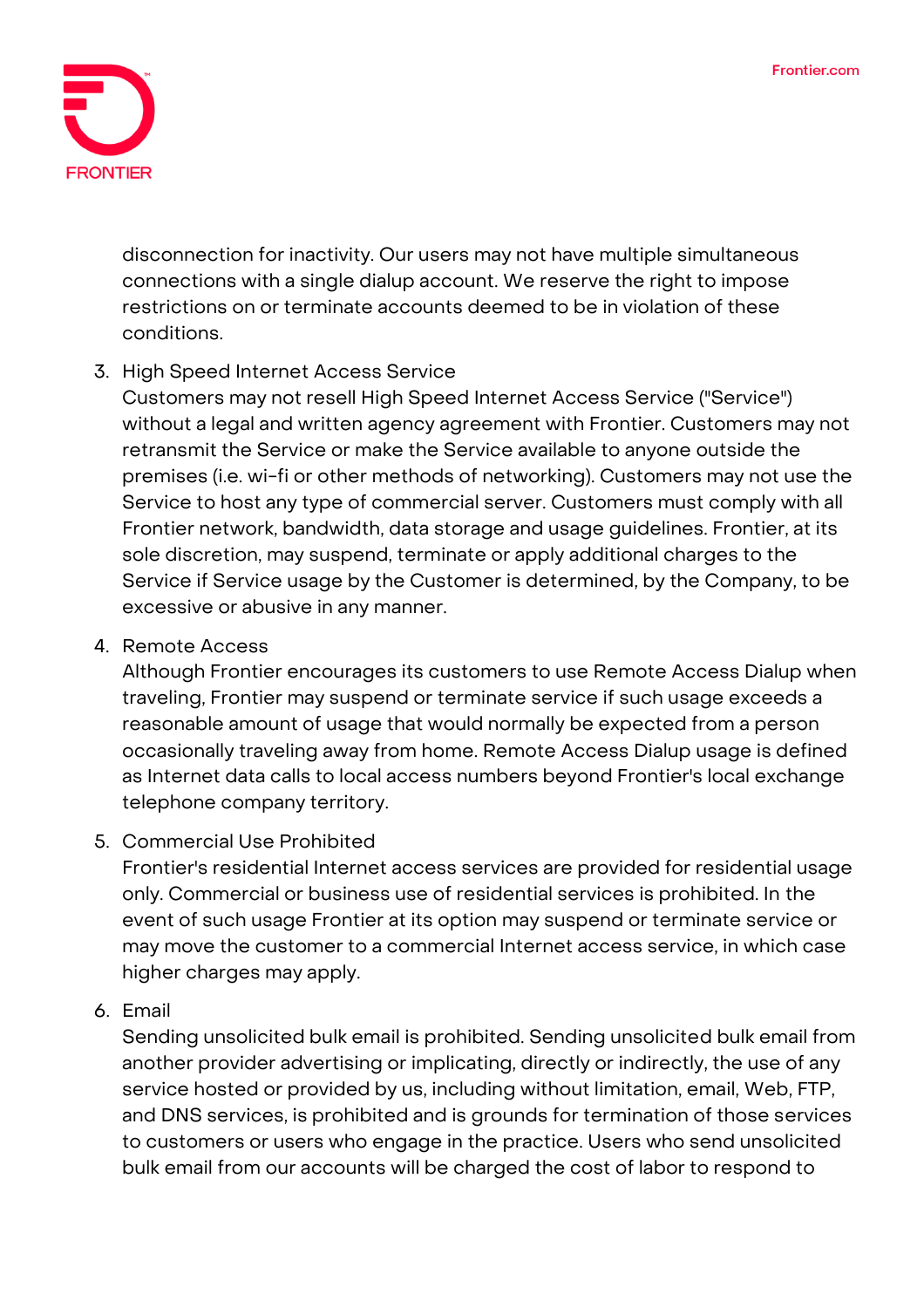

complaints, with a minimum charge of \$200. Customers or users who send bulk email to "opt-in" lists must have a method of confirmation or verification of subscriptions and be able to show evidence of subscription for users who complain about receiving unsolicited email. Continuing to send someone email after being asked to stop is considered harassment and is prohibited. Using email to disrupt (e.g., mail bombing, "flashing," etc.) is prohibited. Sending email with falsified header information is prohibited. Chain letters, pyramid schemes, and hoaxes are prohibited.

## **7. Email Address Harvesting**

Customers and users may not use programs to harvest email addresses from the Internet for the purpose of sending unsolicited email or selling the addresses to others for that purpose. Usenet newsgroups We place no content restrictions on newsgroup postings by its users except that (a) no illegal content, including pyramid/Ponzi schemes, is permitted and (b) all postings should conform to the various conventions, guidelines and local culture found in each respective newsgroup and Usenet as a whole.

Posting 20 or more copies of the same article in a 45-day period ("spamming") or continued posting of off-topic articles after being warned is prohibited. Users who engage in spamming using our accounts will be charged the cost of labor to issue cancellations and respond to complaints, with a minimum charge of \$200. Users who engage in spamming from another provider advertising or implicating, directly or indirectly, the use of any service hosted or provided by us, including without limitation email, web, FTP, and DNS services, is prohibited and is grounds for termination of those services to those users.

**8. Excessive crossposting (Breidbart Index of 20 or greater in a 45-day period) is prohibited.**

The Breidbart Index (BI) is calculated by taking the sum of the square roots of the number of newsgroups each copy of an article is crossposted to. If two articles are posted, one crossposted to 9 newsgroups and the other crossposted to 16 newsgroups, the BI = sqrt(9)+sqrt(16)=3+4=7. Crossposting articles to newsgroups where they are off-topic is prohibited; a good rule of thumb is that if you are crossposting to more than five newsgroups, it's likely to be off-topic on at least one of them. Commercial advertising is typically offtopic and/or a violation of charter in most Usenet newsgroups. Information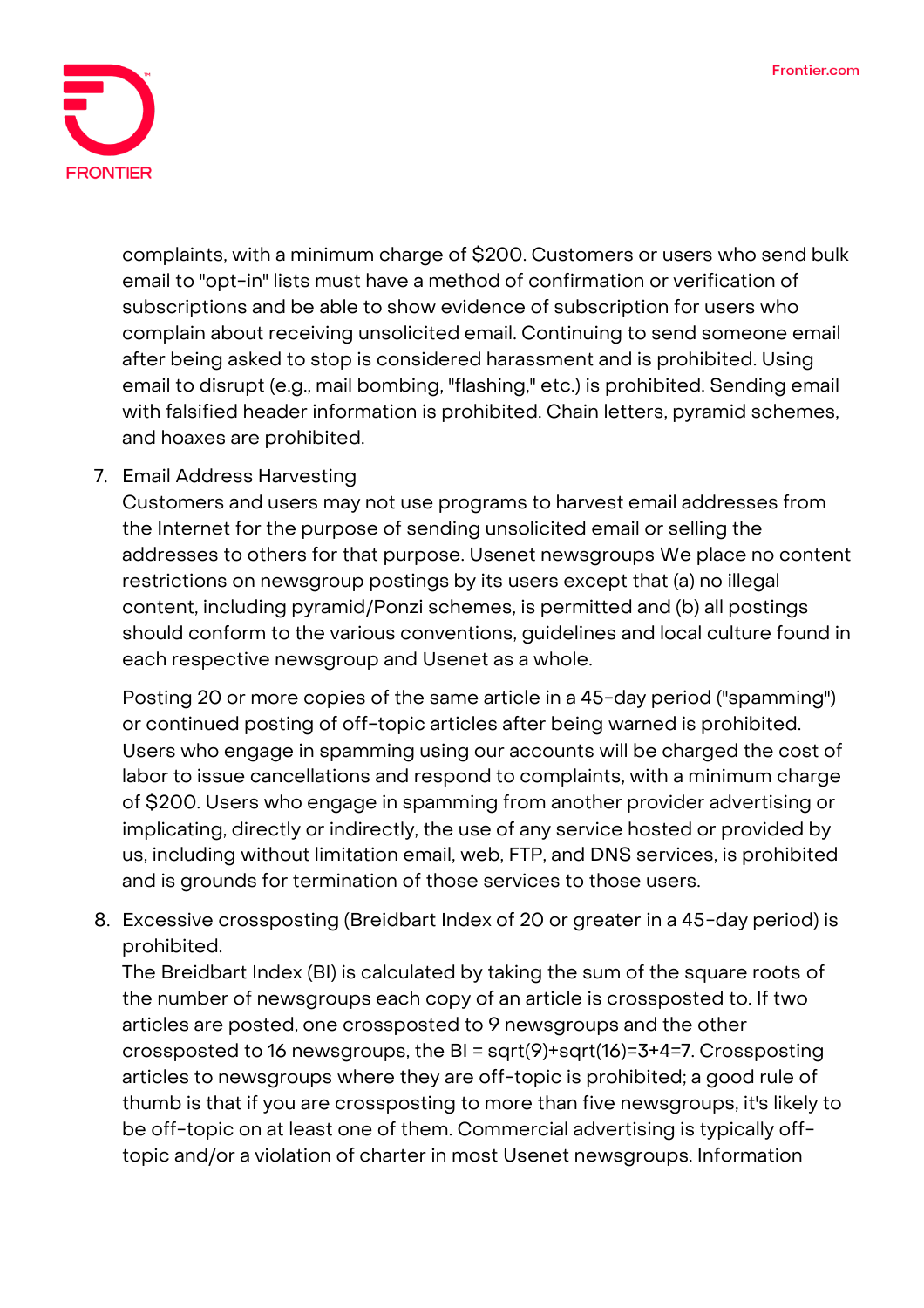

about advertising on Usenet can be found in Joel Furr's Advertising on Usenet FAQ.

For more information on "spam," see the FAQ on Current Usenet spam thresholds and guidelines which is regularly posted to the news.admin.netabuse.misc newsgroup by Chris Lewis, or visit Fight Spam!.

Posting articles with falsified header information is prohibited. "Munging" header information to foil email address harvesting by "spammers" is acceptable provided that a reasonable means of replying to the message originator is given.

Use of anonymous remailers is acceptable, so long as the use is not otherwise a violation of this policy. Users may not issue cancellations for postings except those which they have posted themselves, those which have headers falsified so as to appear to come from them, or in newsgroups where they are the official moderator. Users are urged to familiarize yourself with the workings of Usenet by reading FAQs regarding Usenet before becoming active participants.

**9. The World Wide Web and FTP**

The web space and public FTP space included with a dialup or DSL account may not be resold or used for adult-oriented material. We reserve the right to require that sites using such Web or FTP space which receive high amounts of traffic be moved to other servers. Web pages and FTP files may not contain any material, text, or images, whether hosted on our servers or "transclusioned" (images from another site displayed on the page) which violate or infringe any copyright, trademark, patent, statutory, common law, or proprietary rights of others. Web pages and FTP files may not contain links that initiate downloads of copyright-infringing or other illegal material. Those who believe users of our services are infringing their copyrights must submit their complaints in writing to our Designated Agent to Receive Notifications of Claimed Infringement, Gregg Sayre, *dmca@frontier.com*, Frontier, 180 S. Clinton St., Rochester, NY 14646, 1.585.777.7270, 1.585.263.9986 fax.

## **10.Servers, Proxies, and Networks**

Users may not run any program which makes a service or resource available to others, including but not limited to port redirectors, proxy servers, chat servers, MUDs, file servers, and IRC bots. Users may not run such programs on their own machines to make such services or resources available to others through one of our dialup or DSL accounts; a dedicated access account is required for such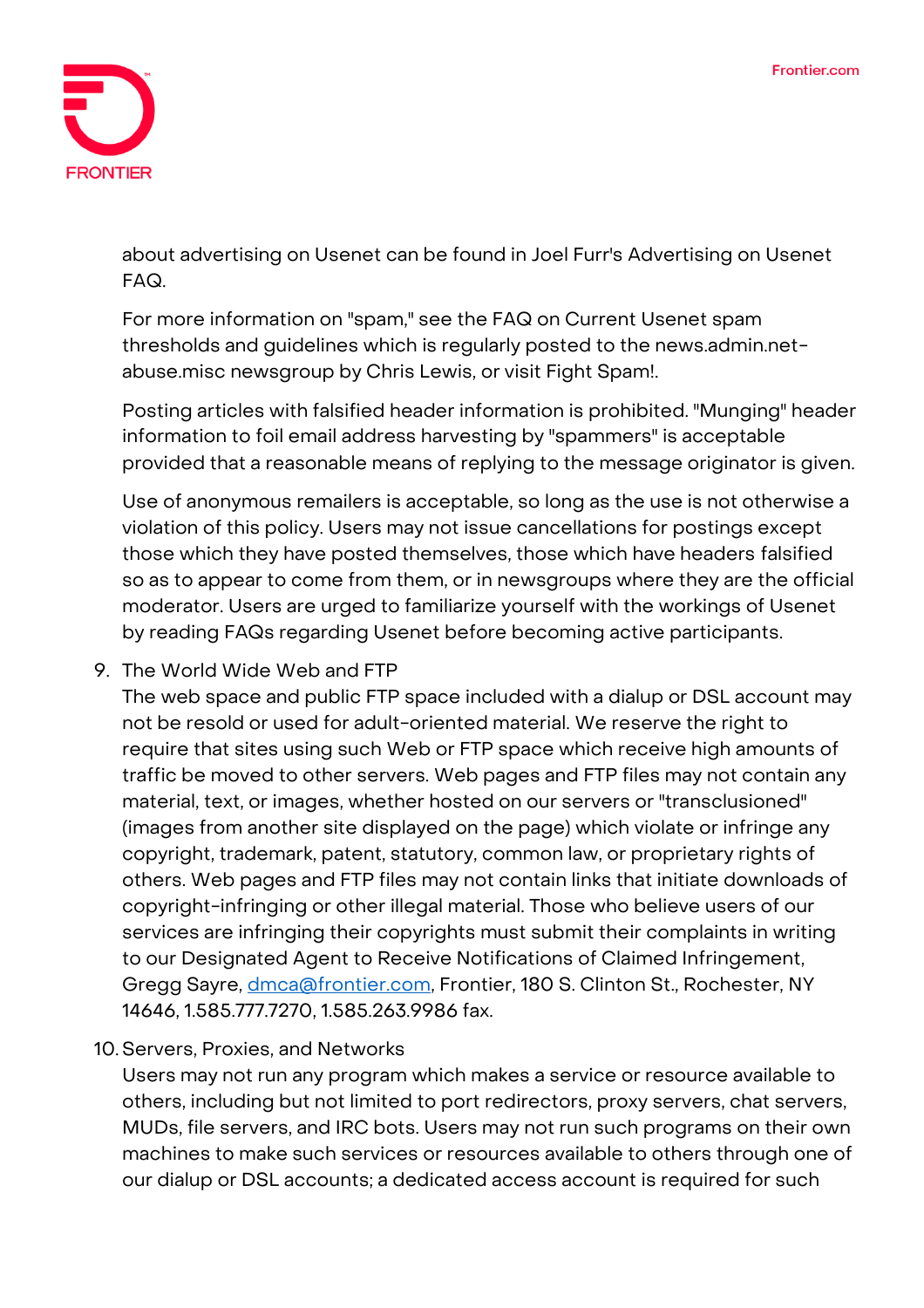

purposes. Customers are responsible for the security of their own networks and machines. We will assume neither responsibility nor accountability for failures or breach of customer-imposed protective measures, whether implied or actual. Abuse that occurs as a result of a compromised customer's system or account may result in suspension of services or account access.

#### **11. Storing files**

The storage of any program, utility or file on our servers the use of which would constitute a violation of this policy is prohibited. For example, it is a violation to store hacker scripts, IRC bots, or spamming software on our servers. Frontier Communications reserves the right to modify this policy at any time. Customers will receive prompt notification of all modifications.

#### **12. System Notifications**

In the event of system upgrades, Frontier may need to contact you via email with additional information and instructions. You are responsible for any follow-up actions defined within the email notification. If the instructions are unclear, please contact the Internet Help Desk at 1.800.584.3384. We will only distribute system notifications via email when absolutely necessary. Customers may not opt-out of Email System Notifications at this time. In order to protect the integrity and security of the network in an emergency, Frontier reserves the right to implement network changes without prior notification.

## **13. CHILD PORNOGRAPHY PROHIBITED**

Customers may not use our network in any fashion for the transmission or dissemination of images containing child pornography. Complaints and reports of child pornography may be made to [abuse-child@frontiernet.net.](mailto:abuse-child@frontiernet.net) If circumstances indicate that child pornography is apparent, Frontier will report the circumstances to appropriate authorities, including but not limited to subscriber information relating to any person who has uploaded, transmitted, distributed or otherwise promoted the image that is the basis for the complaint. Frontier may without further notice remove, block or cease distribution of the content that is the subject of the complaint.

#### **14. Termination of Service**

Frontier reserves the right to discontinue service at any time, for any reason, without prior notification. Customers may terminate their account by contacting Frontier by telephone. No email cancellations will be accepted.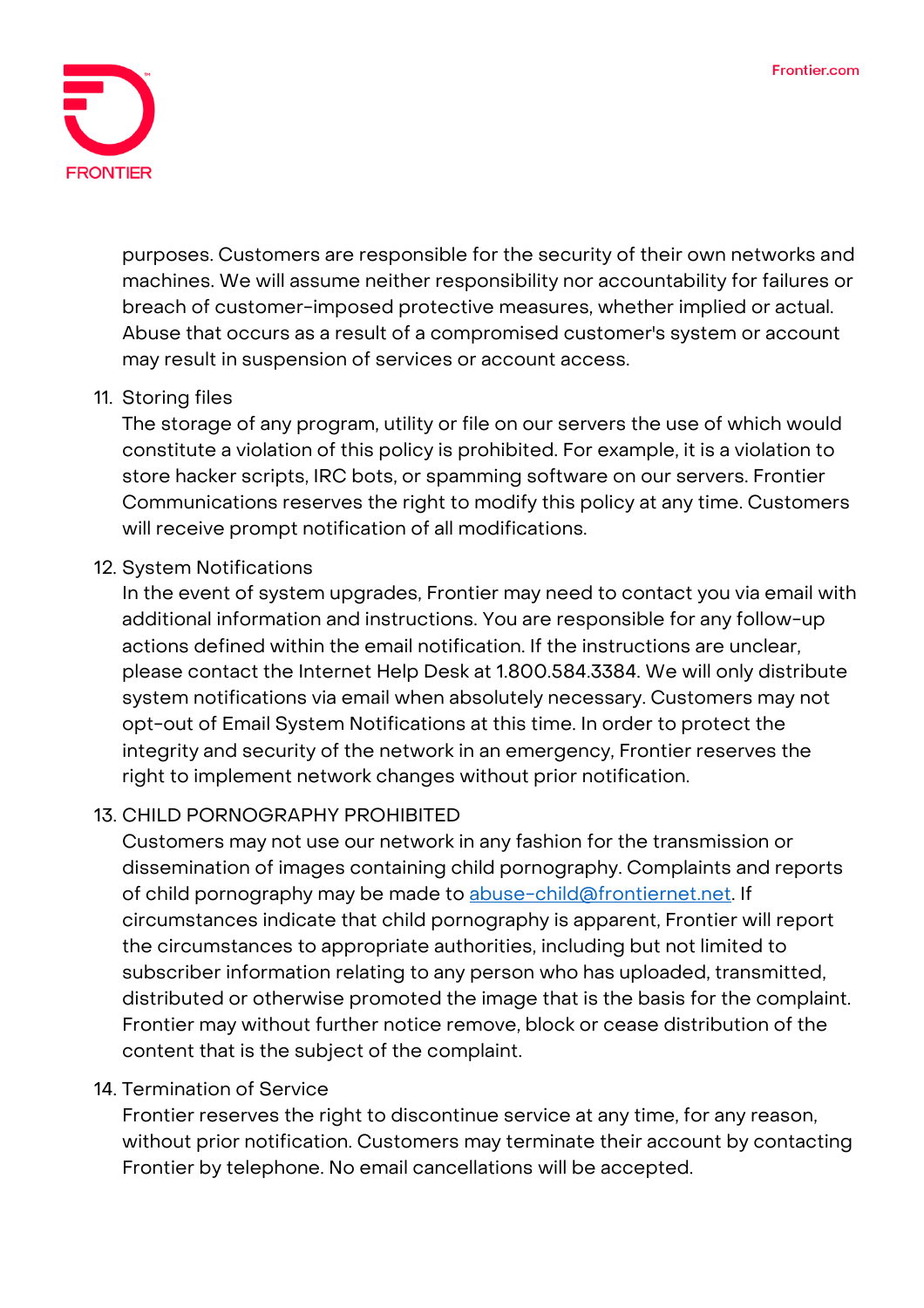

# **ATTACHMENT B ADDITIONAL SERVICES TERMS**

If you subscribe to any of the following services ("Additional Services"), the terms and conditions below apply to your use of the service(s) in addition to the terms of the Agreement.

**1. PERSONAL WEB SPACE ("PWS") AND FRONTIER BACKUP & STORAGE ("STORAGE SERVICES").**

If PWS and/or Storage Services are made available as a feature of the Service, you agree that you are solely responsible for all content you store on or retrieve from such services. Additional terms and conditions applicable to Storage Services are posted on the Website and are incorporated herein by reference. You understand that we do not provide telephone technical support for PWS or Storage Services. Storage Services may be accessed from any suitable Internet connection.

- a) If you breach this Agreement, we reserve the right immediately to suspend or terminate your Service and/or an Additional Service(s) with or without notice. In such case, you agree that we may immediately delete all data, files, and other content stored on your Storage Services, including archived data, without further notice to you. It is your responsibility to remove or copy any content stored on the Storage Services prior to closure of your account; otherwise, it may be lost.
- b) Frontier reserves the right to access your PWS or Storage Service account at any time with or without prior notice to you and to disable access to or remove content which in our sole discretion is or reasonably could be deemed unlawful.
- c) Use Requirements for Free Storage Services Accounts ("Free Account"). If you sign up for a Free Account, you must actively use it. To "actively use" your account means to upload, download, backup or restore content to it. In the event you do not use your Free Account for a period of sixty (60) calendar days or more, then Frontier reserves the right to cancel your Free Account. We will provide notice of cancellation by email to your primary Frontier.net email address. Use of your Free Account within fourteen (14) calendar days of the date of your cancellation notice will prevent cancellation of your Free Account. It is your responsibility to remove or copy any content in your Free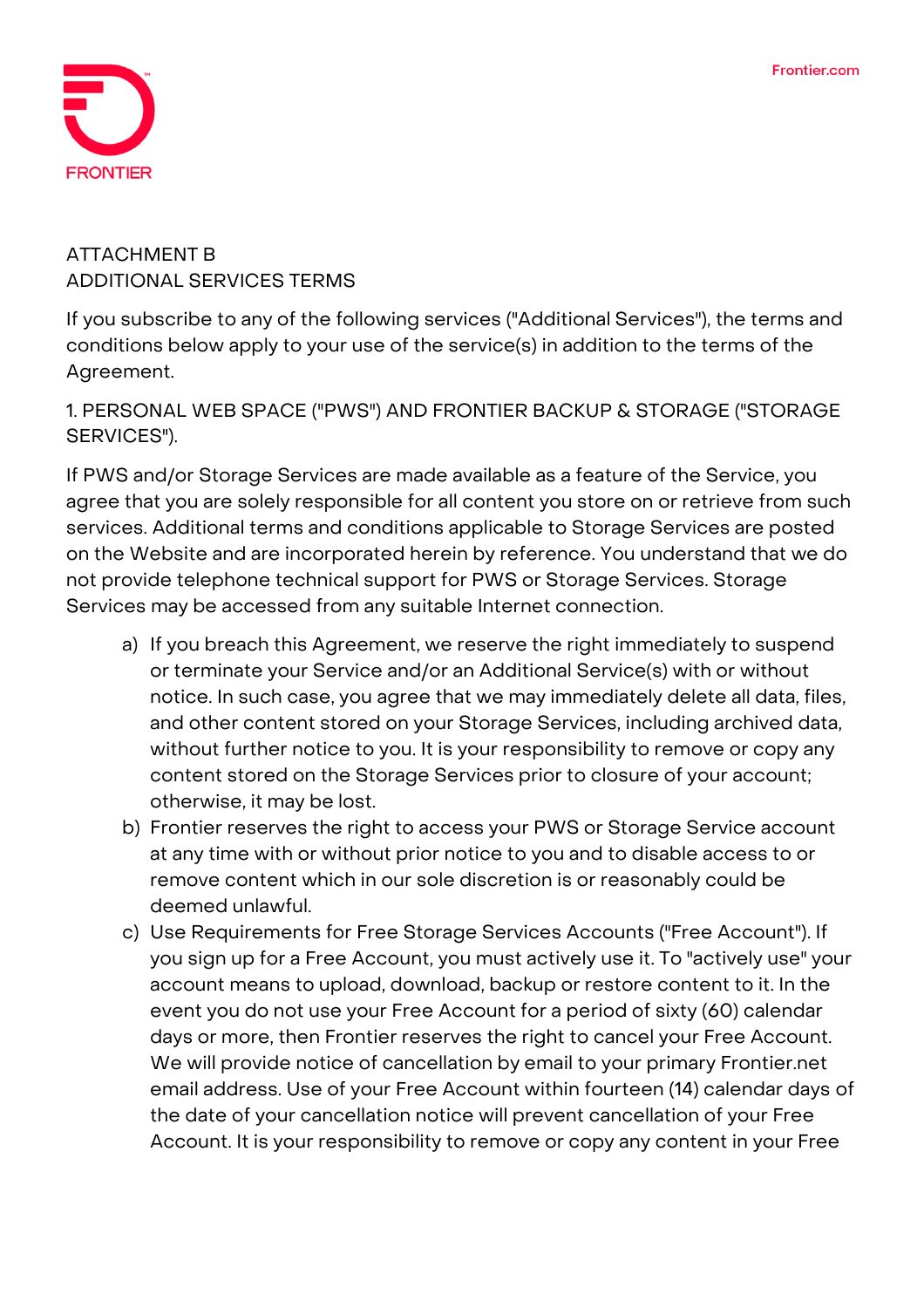

Account prior to cancellation or termination; otherwise, it will be lost. Frontier may, at its election, also delete archived data.

## **2. EMAIL AND EMAIL MESSAGING SERVICE.**

- a) Email Service. Use of Frontier email service is subject to Frontier's email and anti-spam policies, which include important information about limitations on use of the email service such as the storage capacity and deletion of stored messages. More information is available at on the Website and these email policies are incorporated herein by reference.
- b) Email Security. Frontier reserves the right in our sole discretion to provide the level of security we deem appropriate to safeguard our network and customers, and other Internet users, against Internet threats or abuses, including viruses, spam and phishing threats. These security measures may include, but are not limited to, the use of firewalls and blocklists to block potentially harmful or abusive emails or attachments, anti-spam filters, antivirus and anti-spyware software, and blocking selected ports. Such activities may result in the blocking, filtering or non-delivery of legitimate and nonlegitimate email sent to or from your email account. By using any Frontierprovided email service, you agree that delivery and receipt of email is not guaranteed and to Frontier's use of such Internet and email security measures we in our sole discretion deem appropriate.
- c) Email Aliases. Frontier will issue email aliases (alternate email addresses) based upon availability. You will surrender your alias by changing it or if your account is terminated for any reason and we will not forward emails addressed to that alias. If your Service is reinstated we cannot guarantee your alias will still be available to you.
- **3. FRONTIER INTERNET SECURITY SUITE ("VISS"). VISS by Radialpoint.**
	- a) VISS by Radialpoint is manufactured by Radialpoint SafeCare General Partnership located at 2050 Rue de Bleury, Suite 300, Montreal, Quebec, H3A 2J5. Radialpoint™ is a trademark of Radialpoint SafeCare Inc. (hereunder, along with Radialpoint SafeCare General Partnership, referred to as Radialpoint). The personal jurisdiction and venue provisions in Section 15.4 shall not apply to any causes of action by or against Radialpoint Inc. under or in relation to this Agreement. Radialpoint Inc. is a third party beneficiary of this Agreement capable of enforcing its terms independently from Frontier.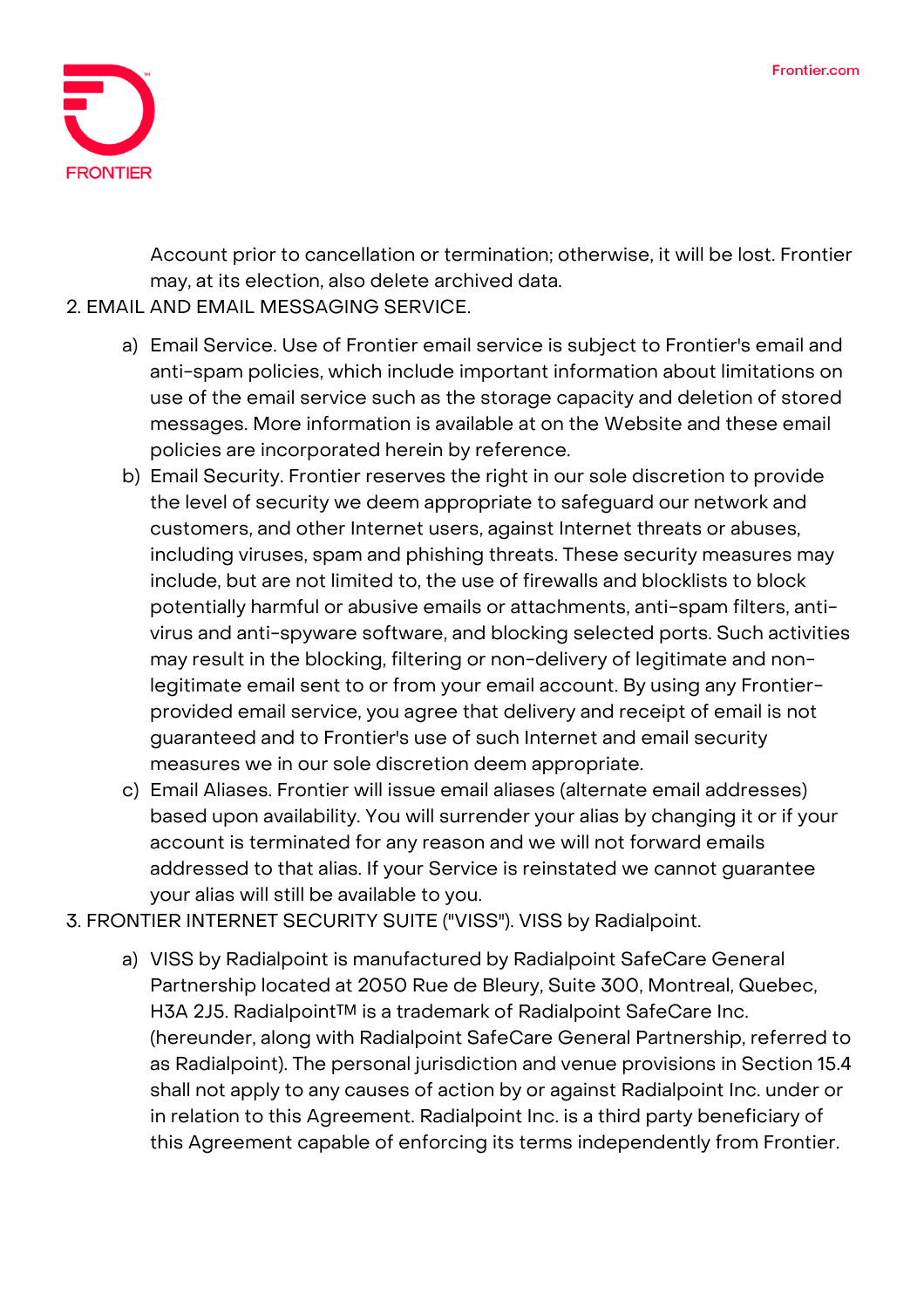

- b) 2.You acknowledge and consent that Radialpoint Inc.: (i) may provide nonpersonally identifiable usage data collected in anonymous and aggregate form ("VISS Data") to its subcontractors in North America, for analysis of the performance of VISS, including the redundancy, reliability, and disaster recovery components of the services; and (ii) may use such VISS Data (1) to improve activation flow; and/or (2) as part of trends or reports published by Radialpoint Inc.
- c) VISS Powered by McAfee is manufactured by McAfee, Inc. located at 3965 Freedom Circle, Santa Clara, CA 95054, which is a third party beneficiary of this Agreement capable of enforcing its terms independently from Frontier. The personal jurisdiction and venue provisions in Section 15.4 shall not apply to any causes of action by or against McAfee Inc. under or in relation to this Agreement. You acknowledge and agree that claims against McAfee regarding the VISS Powered by McAfee shall be governed by and construed in accordance with the substantive laws of the State of New York. Use of each license for VISS Powered by McAfee is limited to one computer. Updates to previous versions of VISS Powered by McAfee require a valid license to the previous version. After receiving an update, you may continue to use the previous version of VISS Powered by McAfee on the same computer to assist in transitioning to the update. Previous versions or copies thereof may not be transferred to another computer unless all copies of updates are also transferred. Prior versions of VISS Powered by McAfee will not be supported after an updated version has been installed.
- d) VISS Powered by McAfee may include software programs licensed (or sublicensed) to the user under the GNU General Public License ("GPL") or other similar free software licenses which, among other rights, permit the user to copy, modify and redistribute certain programs, or portions thereof, and have access to the source code ("Open Source Software"). The GPL requires that for any Open Source Software covered under the GPL, which is distributed in an executable binary format, that the source code also be made available. With VISS Powered by McAfee, the source code is made available as part of the download package. If any Open Source Software licenses require that McAfee provide rights to use, copy or modify a program that are broader than the rights granted herein, such rights shall take precedence.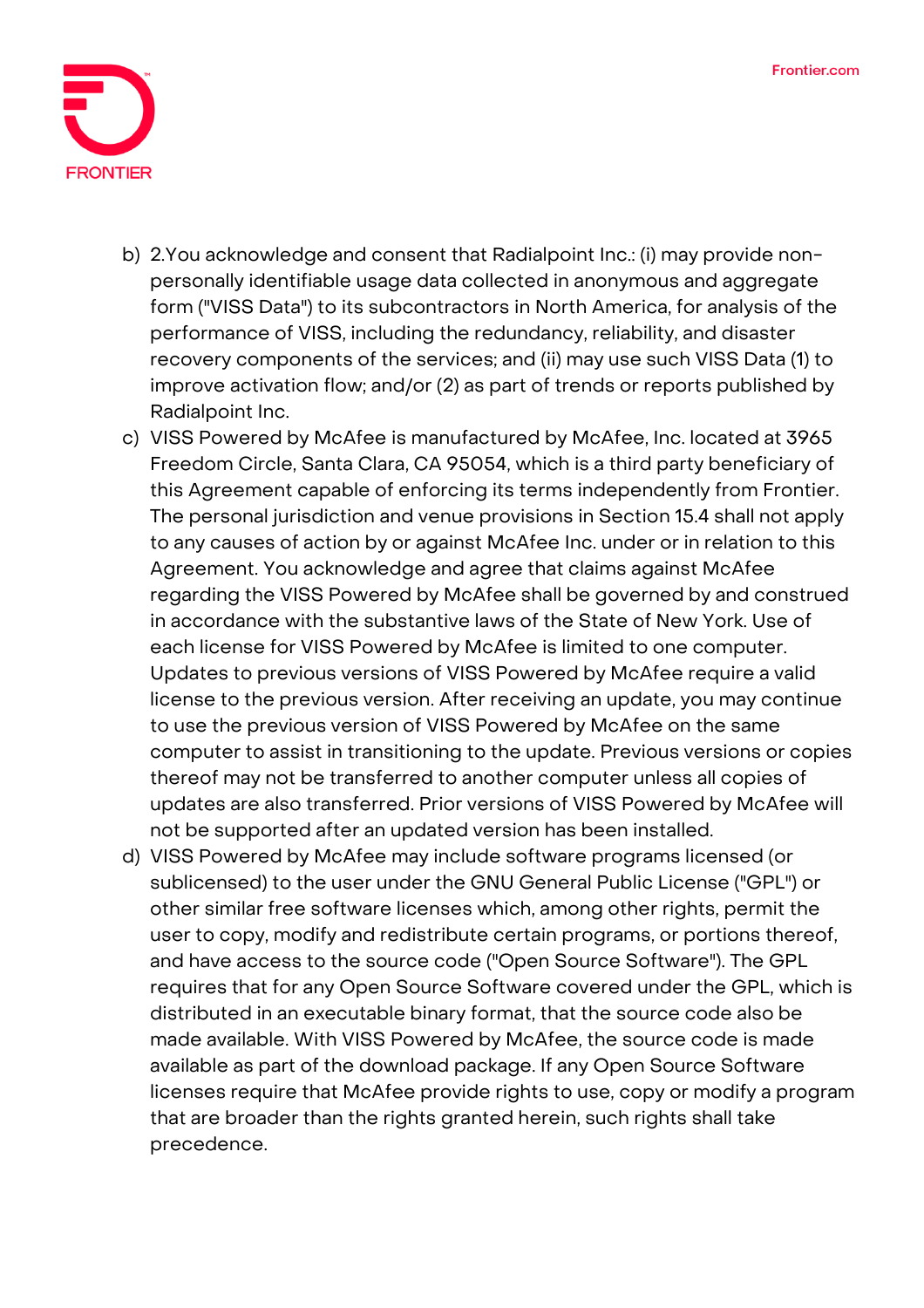

e) You acknowledge that VISS Powered by McAfee employs certain applications and tools to retrieve non-personally identifiable information about your computer system to provide and support VISS Powered by McAfee. Because this information is essential to providing quality service and up to the minute threat protection, there is no opt-out available for this information collection.

## **4. FRONTIER GAMES ON DEMAND.**

Frontier Games on Demand are manufactured by Exent Technologies, Inc., which is a third party beneficiary of this Agreement capable of enforcing its terms independently from Frontier.

## **5. FRONTIER PREMIUM TECHNICAL SUPPORT SERVICE ("PTS").**

- a) Service Description and Scope of Support. PTS is a service intended to address issues outside the scope of Frontier's standard technical support. PTS includes: (a) configuration troubleshooting; (b) evaluation of and attempts to correct software, operating systems and networking issues; (c) virus/spyware support; and (d) software and peripherals support for network, video and sound cards, memory, hard drives, CD/DVD reader/writers, printers, scanners and networking equipment. All PTS services are offered in English only.
- b) You understand and agree that technical problems may be the result of software or hardware errors not yet resolved by the product manufacturer, and that we may not have the ability to obtain the information necessary to resolve a specific technical problem
- c) If you purchase the Thirty (30) Minute Premium Technical Support Service ("30 Minute PTS"), the Service is non-refundable. 30 Minute PTS has a maximum duration of thirty (30) minutes and must be used within twenty-four (24) hours from the time of purchase; and you must be a subscriber to Frontier High Speed Internet or Frontier Fiber Internet Internet service
- d) Your Responsibilities.
	- 1) In order for us to provide PTS, you must first confirm that you have: a) full access (including any required licenses) to the hardware and/or software that is the basis of the problem; and (b) completed a back-up of any data, software, information or other files stored on your computer disks and/or drives that may be impacted. Frontier is not responsible for the loss, corruption or alteration of data, software or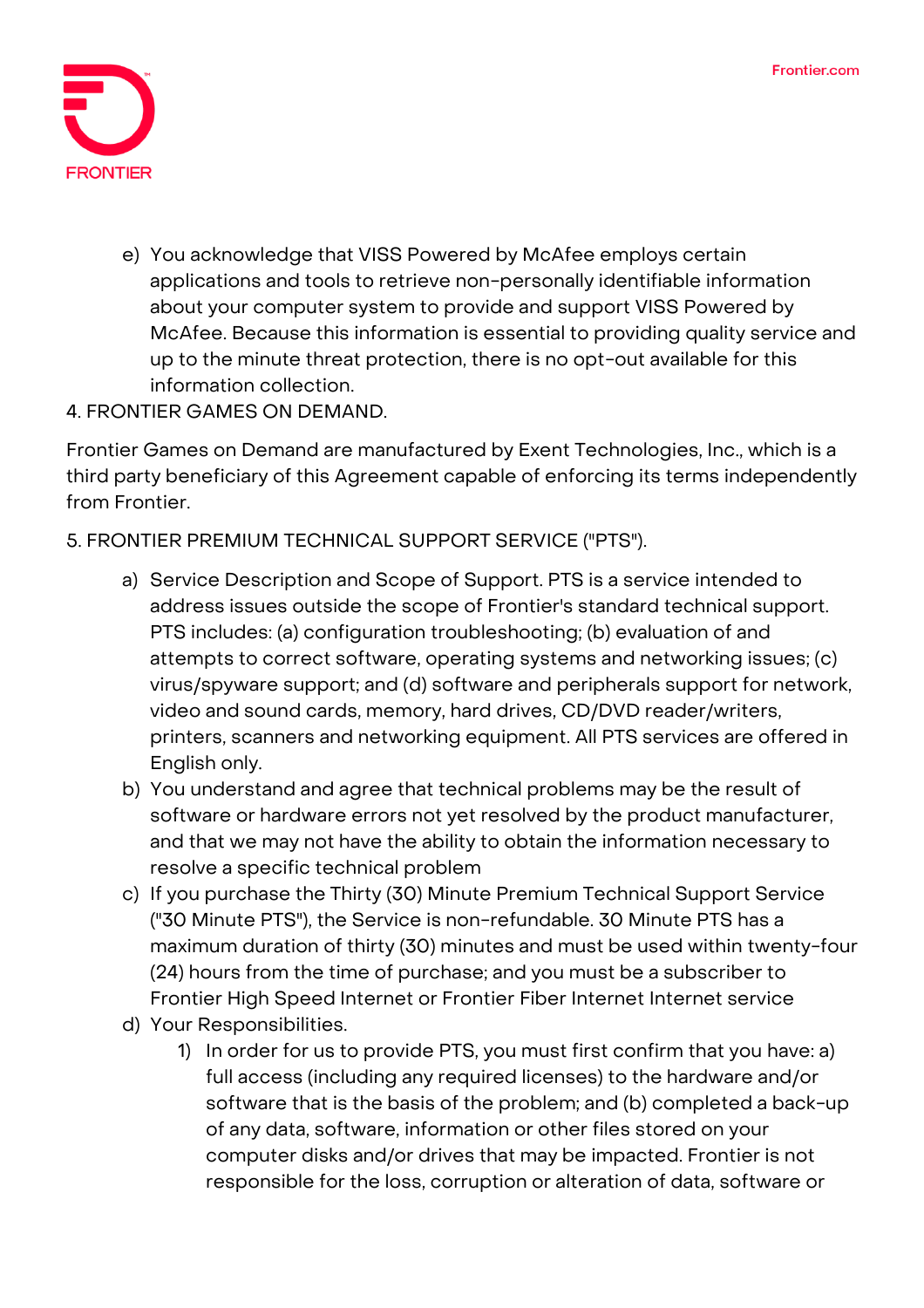

files that may result from performance of PTS by our technicians. You also acknowledge and agree that you are the owner or authorized user of any hardware or software about which you are contacting us. PTS is only available to you and those residing at your location; PTS is not transferrable

- 2) You agree to cooperate with and follow instructions provided by Frontier and acknowledge that such cooperation by you is essential to our delivery of PTS to you
- 3) You hereby grant Frontier permission to view, access and modify your computer, computer (including registry) settings and any related software or peripheral equipment, including all data, hardware and software components, in order to perform PTSYou are responsible for any and all restoration and reconstruction of lost or altered files, data, or programs, and for ensuring that any information or data disclosed to Frontier is not confidential or proprietary to you or any third party.
- e) Support Procedures.
	- 1) Purchase Terms. PTS can be purchased either: (a) for an unlimited number of Incidents for a term beginning on the date you order PTS and continuing for the duration of the plan you selected ("Term Plan"); or (b) on a per-Incident basis (the "Per-Incident Service Plan"). For the Per-Incident Service Plan, Frontier will address a single Incident (as defined in Section 6.4.2 below) which shall include follow-up calls, as reasonable and necessary, regarding the Incident. Once an Incident is resolved (as set forth in Section 6.4.3, below), you may call back and obtain assistance on the same Incident for up to seventy-two (72) hours at no additional charge, after which the Incident will be considered closed. Once an Incident has been closed by Frontier, any further calls or requests for assistance will be considered a new Incident and additional fees will apply if you subscribe to our Per-Incident Service Plan. IF YOU PURCHASE PTS UNDER A TERM PLAN AND YOUR SERVICE IS TERMINATED BY YOU (OR BY US IF YOU BREACH THIS AGREEMENT) BEFORE COMPLETING YOUR TERM, THEN, UPON TERMINATION OF YOUR SERVICE, YOU AGREE TO PAY FRONTIER AN EARLY TERMINATION FEE IN THE AMOUNT SET FORTH IN THE PLAN YOU HAVE CHOSEN.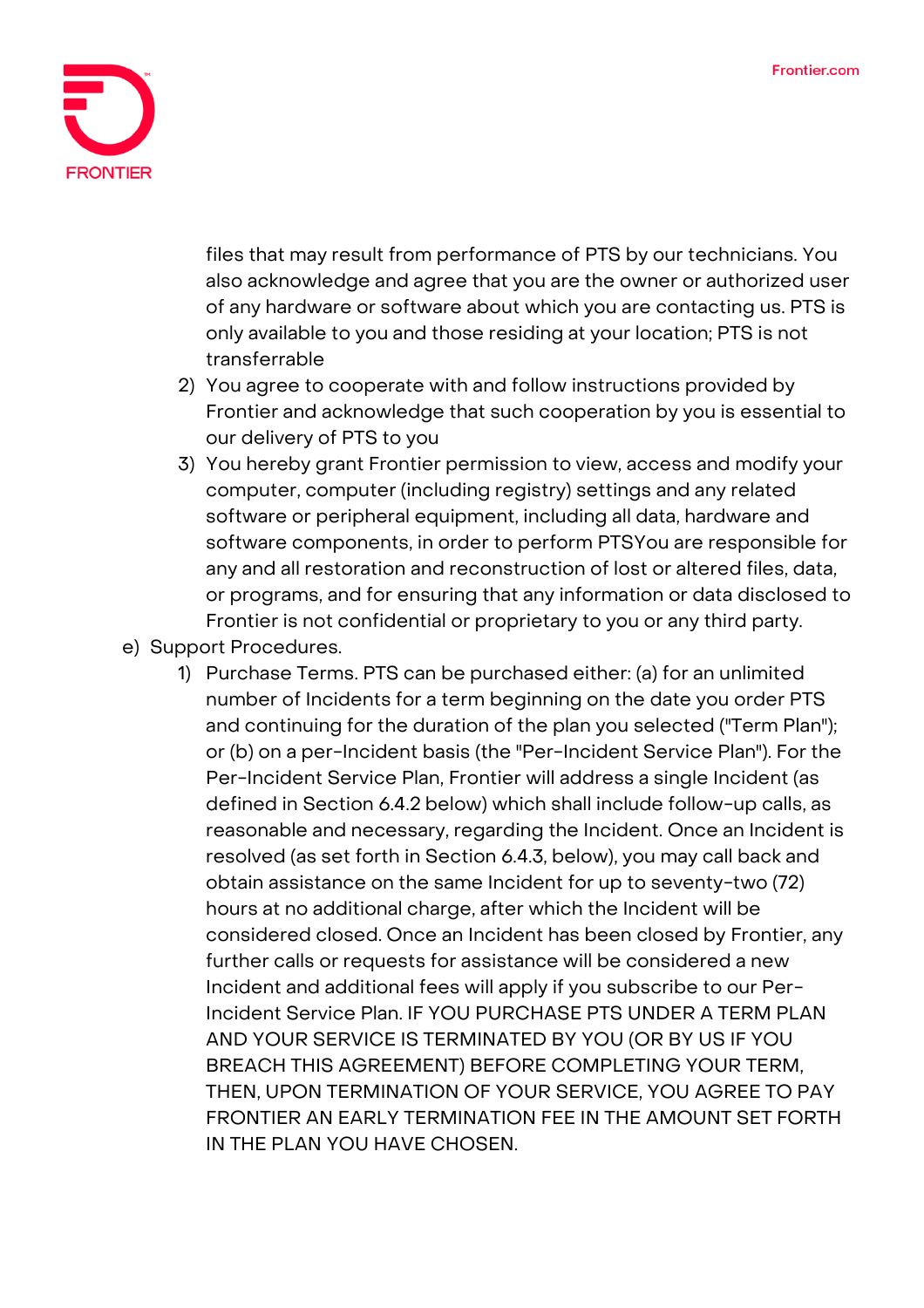

- 2) "Incident" means a specific, discrete problem for which Frontier will attempt to isolate its origin to a single cause. Frontier, in its sole discretion, will determine what constitutes an Incident.
- 3) An Incident will be considered resolved when you receive one of the following: (a) information or advice that resolves the Incident; (b) information on how to obtain a software solution that will resolve the Incident; (c) notice that the Incident is caused by a known, unresolved issue or an incompatibility issue; (d) information that the Incident can be resolved by upgrading to a newer release of a product; (e) notice that the Incident has been identified as a hardware equipment issue; or if (f) you cannot, or elect not to, pursue the course of action we recommend.
- 4) Our advice to you may include steps that you will need to take before the Incident can be resolved, such as buying cables or cords, acquiring software, etc. and we will keep your service request open for future reference when you are ready to resume the process.
- 5) Third Party Warranties. Third-party equipment, software and peripheral products are covered by the warranties provided by the original manufacturer or the seller of the product. Third party warranties may vary from product to product. It is your responsibility to consult the applicable product documentation for specific warranty information. In addition, you acknowledge that certain third party equipment or software warranties may limit or void the remedies that they offer if unauthorized persons perform support service on the equipment or software. It is your responsibility to ensure that any impact that Frontier's delivery of PTS might have on third party warranties is acceptable to you.
- 6) Customer Specific Service. PTS is only available to you and to persons you authorize. In either case, the terms of this Agreement will apply to the PTS services we perform.
- 7) LIMITATION OF LIABILITY. FRONTIER'S TOTAL LIABILITY ARISING OUT OF THE PTS SERVICE, OR FROM FRONTIER'S NEGLIGENCE OR OTHER ACTS OR OMISSIONS, IF ANY, SHALL BE LIMITED, AT FRONTIER'S SOLE DISCRETION AND OPTION, (A) TO REPERFORMING THE PTS SERVICE, OR (B) AS SET FORTH IN SECTION 12 OF THE AGREEMENT; EXCEPT THAT, IN THE CASE OF PER-INCIDENT SERVICE PLANS, YOUR